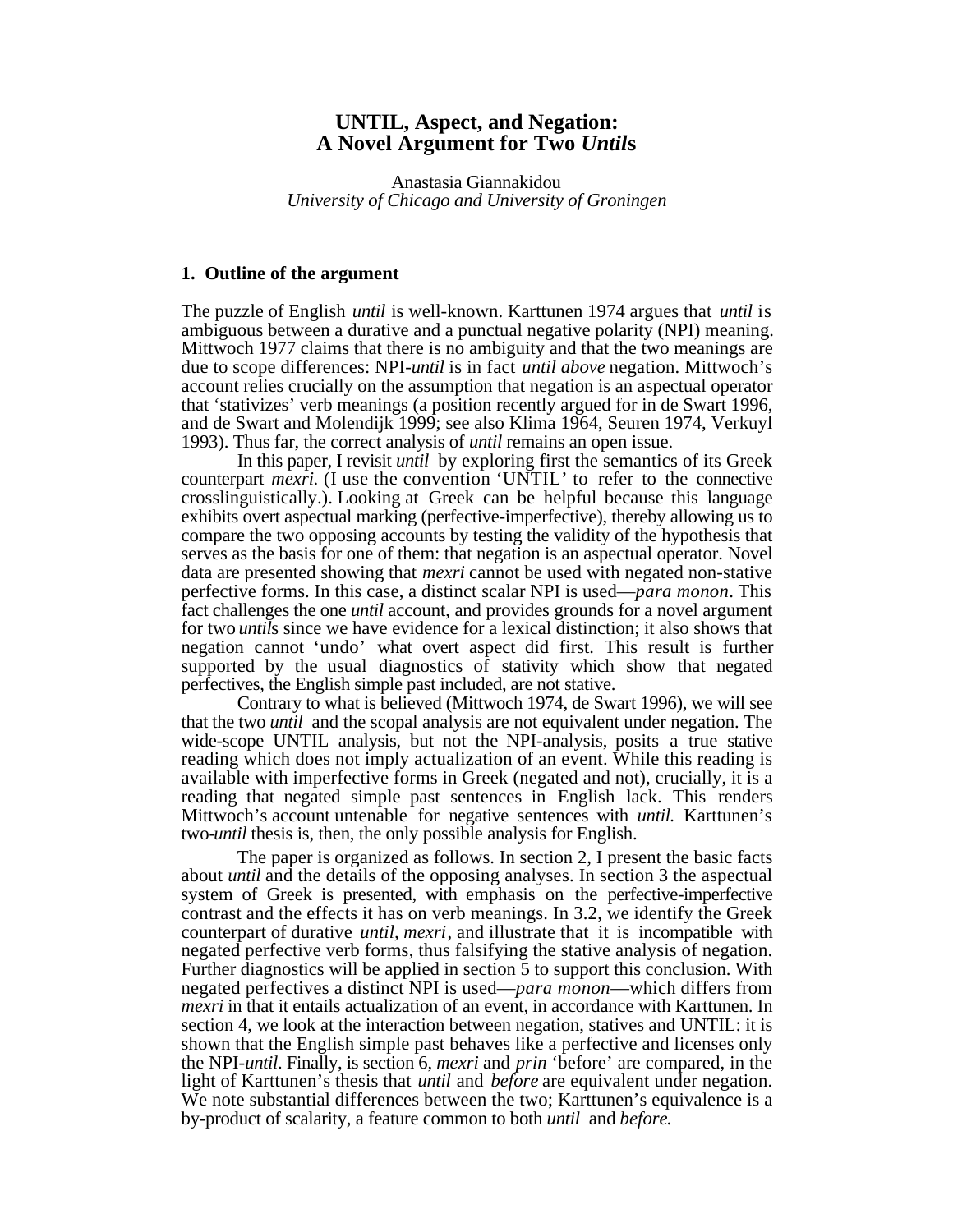## **2. The** *until-***debate**

*Until* modifies states or processes (Karttunen 1974, Mittwoch 1977, Hitzeman 1991, de Swart 1996 and references), i.e. durative eventualities. Achievements and accomplishments, on the other hand, are incompatible with *until*.

- (1) The princess slept until midnight.
- (2) The princess was writing a letter until midnight.
- (3) \* The princess arrived until midnight.
- (4) \*The princess ate a sandwich until noon.

I will use the labels 'eventives' for achievements and accomplishments, and 'statives' for states and activities. The generalization, then, is that *until* is compatible with stative but not with eventive verb forms.

Typically, the *until* phrase introduces an interval with a well-defined endpoint (Hitzeman 1991), supplied by the clock expression contained in the *until*-phrase. (I will not discuss clausal *until*, but assume that what I say for phrasal *until* carries over to the clausal one with only minor adjustments). The verb contributes a state which is then mapped onto the *until*-interval:

 $(5)$  ...  $\qquad$   $\qquad$  ... timeline

States are homogeneous(Bennett and Partee 1972), hence the state predicate is true at all subintervals of the *until* interval. This is reflected in the semantics in (6), from de Swart 1996 (building on earlier work from Hans Kamp):

(6) Semantics for durative *until*

For :  $s [P(s) \t tAT (s,t)];$  :  $t'Q(t')$  $[[ \text{ until } (\ , \ )]] = s \ t \ t' \ t''' \ [P(s) \ \ AT \ (s,t''') \ \ Q(t') \ \ t \ \ t''' \ \ t''$  $[ [t \le t'>' < t'']$  *s*'[*s' s* **P**(*s'*) **AT** (*s', t''*)]]]

The *until* interval extends from some (not necessarily well defined) point *t* to a point *t'* which is the time of the clock description Q provided by the *until* phrase. This semantics also captures the scalar nature of *until*. The connective introduces a range of values on the time scale. These are the times t'' which precede the time t'. The verb contributes a state P, and P is asserted to hold at all subintervals t'' prior to t'. This semantics implies that there is a change of state at t', the time indicated by the *until* phrase, and that P does not hold at t'. This, however, is at best a Q-implicature in the sense of Horn (1989), and as such it can be cancelled, as in (7):

(7) Sure, the princess slept until midnight. In fact she only woke up at 2am.

Hence it seems appropriate to include t' in the P-holding interval; I indicate this by using a square bracket in (5). The scalar condition in the definition will be modified accordingly as  $t \le t'' \le t'$  instead of the existing  $t \le t'' < t'$ . The fact that there is no logical inference for a change of state with stative *until* will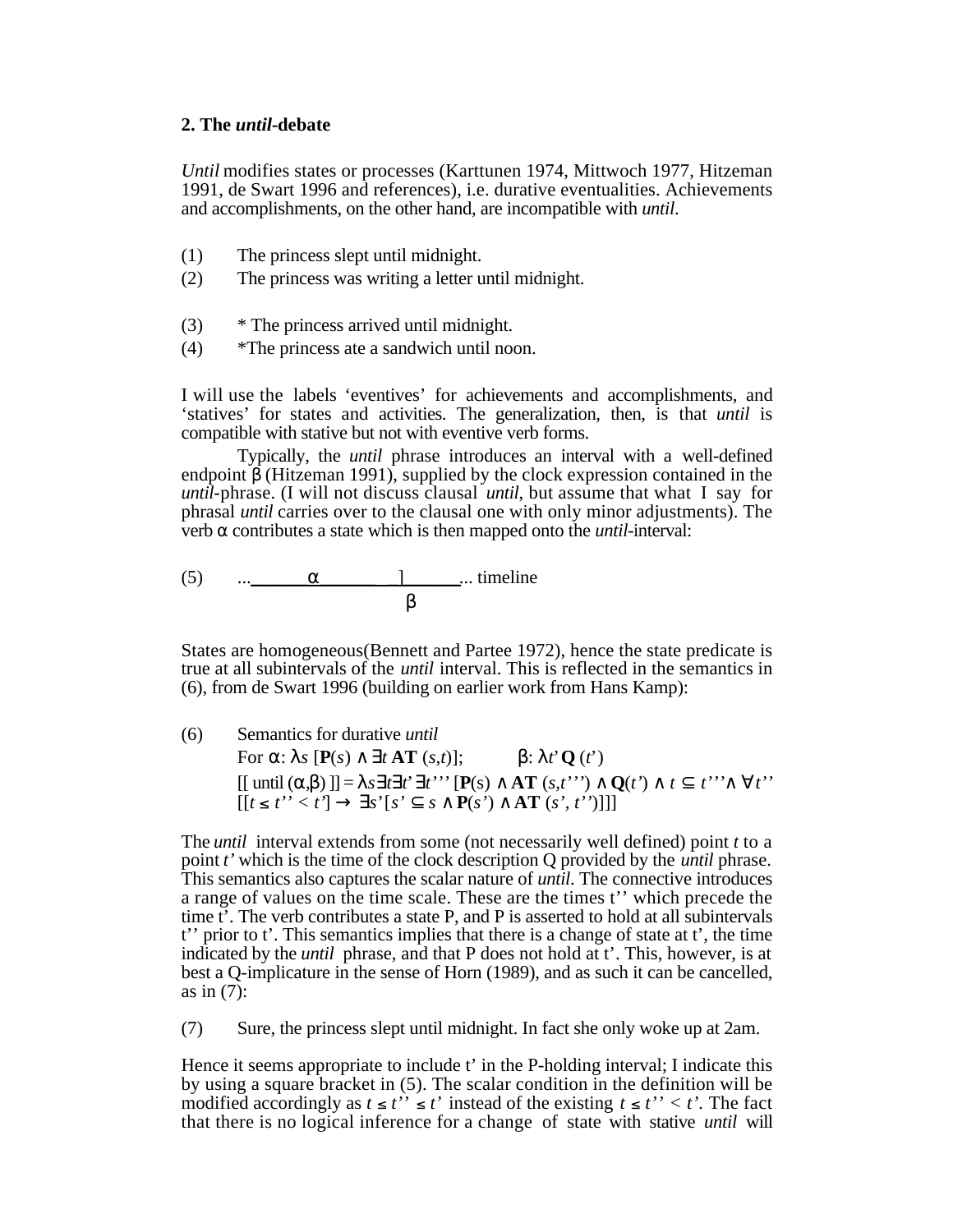become important later in the discussion of the impact of negation.

The data in  $(1)-(4)$  follow directly:  $(1)$  and  $(2)$  are fine because they contain statives and satisfy the homogeneity condition; but the eventives in (3) and (4) are bad because events are either quantized (accomplishments) or have no duration at all (achievements), and do not validate the subinterval condition posited by *until*.

Curiously, the contrast between statives and eventives is neutralized with negation; eventive *and* stative verbs accept *until* if negated:

- (8) a The princess didn't arrive until midnight.
	- The princess didn't sleep until midnight.

The stative (8b) can be argued to have the following structure:

(9)  $[[ (8b) ]] = s \, t \, t' \, t''' [(- \, \text{sleep}) \, (\text{pr} \, \text{ness}, s) \, \text{AT} \, (s, t'') \, t''' \leq n$ **midnight**  $(t')$   $t$   $t'$   $t''$   $[t' \le t''] \le t'$   $s'[s' \le s'']$  ( $\neg$  sleep) (princess,*s'*) **AT** (*s', t''*)]]]

Here the princess was in a state of not sleeping that stretches at the interval that ends at midnight. The bracketing  $\left( \text{-} \text{sleep} \right)$  (from de Swart 1996) indicates that negation operates on the verb meaning alone. Since we have a stative meaning, there is no change of state (recall the positive verb (7)), i.e. it should not be an implication of (8b) that there was a falling asleep event. (Whether this is indeed the correct semantics for the English sentence will be further discussed in 4.3). But what about (8a)? Is it plausible to assume that its meaning is parallel?

(10)  $[[ (8a)]] = s \, t \, t' \, t''' [(-\text{arrive}) \, (\text{pr} \, \text{ness}, s) \, \text{AT} \, (s, t'') \, t''' \leq n$ **midnight**  $(t')$   $t'$   $t''$   $t''$   $t''$  [[ $t \le t'' \le t'$ ]  $s'$  [s'  $s$  ( $\lnot$  arrive) (princess,*s'*) **AT** (*s', t''*)]]]

This meaning implies a temporal scheme like (11): there was an interval ending at midnight, and a state of not-arriving occupied that interval. For this to work, negation would have to operate on the verb meaning alone (see the bracketing), and alter the eventuality type: an eventive verb would become stative. Again, the existence of an arriving event should be at most an implicature.

 $(11)$  ... **s: not-arriving** \_\_\_\_\_\_] ... midnight

Mittwoch 1977 proposed that this is exactly the reading of (8a)-- but we will see that this cannot be right. Karttunen 1974 argued that *until* with negation does not have the semantics in (9) and (10). Rather, with negation we have an eventive *until*, which is homophonous to the stative one, and implies that there was an event of arrival or an event of falling asleep respectively (see also Hitzeman 1991, Declerk 1995, Tovena 1995, Clark in prep. for variants of this idea). The two-*until* analysis does not assign any special status to negation, other than signaling the beginning of an interval *starting* at the *until*-time.

Let us compare now the two analyses in more detail.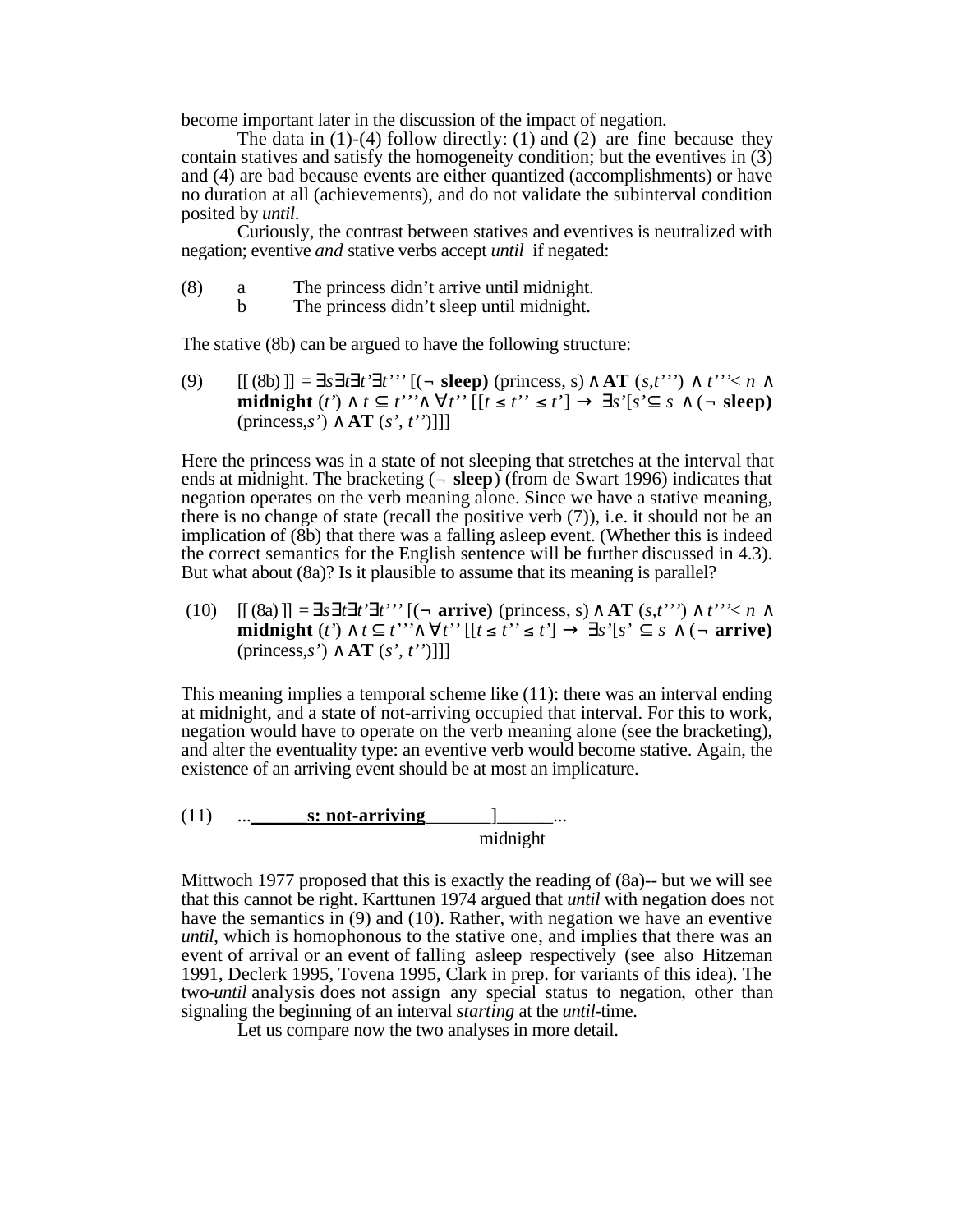# **2.1 The one until approach**

The main ingredients of the one *until* approach can be summarized as follows:

(a) Negation is an aspectual modifier: a stativizer. It takes verbal forms of any eventuality type as its input, and gives back a state.

(b) There is scope interaction between *until* and negation, and the differences in the interpretation can be derived from this interaction alone.

(c) There are two scoping possibilities: we can scope *until* either above negation, or below negation. The first option gives the meaning of *until* that corresponds to Karttunen's NPI reading. The second, results in a wide scope negation which takes the *until* phrase in its scope.

Consider again our sentences in (8).

- (8) a The princess didn't arrive until midnight.<br>b The princess didn't sleep until midnight.
	- The princess didn't sleep until midnight.

Scoping *until* above negation yields the bracketing in (12). This is interpreted as in the indicated paraphrase which corresponds to the semantics we just discussed, repeated here as (13):

- (12) Mittwoch reading: wide scope *until* **until-midnight**  $\lceil \neg \text{ arrived (the princes)} \rceil =$ Until midnight, the princess was in a state of not-arriving.
- (13)  $[[ (8a) ]] = s \, t \, t' \, t''' [(-\text{arrive}) (\text{pr} \, \text{cross}, s) \, \text{AT}(s, t'') \, t''' \leq n$ **midnight**  $(t')$   $t$   $t'$ "  $t''$  [[ $t \le t'' \le t'$ ]  $s' [s' \subseteq s \quad (- \text{ arrive})$ (princess,*s'*) **AT** (*s', t''*)]]]

We can call this 'the Mittwoch reading'—it is supposed to be available with both eventives and statives, as we saw.

 $(14)$  **until-midnight**  $\lceil \neg \text{ slept (the princes)} \rceil$ = Until midnight, the princess was in a state of not-sleeping.

In the Mittwoch reading, the verbs contribute stative predicates in both cases. As with positive statives, this reading of negative 'statives' should not entail a change of state at the *until* time. In other words, an inference like the one in (15), where there was indeed an event of the princess's arriving that took place at the *until-*time (and not before that), should be impossible:

(15) The princess arrived at midnight and not before that.<br>  $e \, t \, [\text{midnight}(t) \quad t < n \quad \text{arrive} \text{ (princess, } e, t]$ **arrive** (princess, *e,t* )]  $\rightarrow$  *e' t'* [*t'* C  $t' < t$  **arrive** (princess, *e',t'*) ]

In the Mittwoch reading the actualization inference is at most an implicature, which can be cancelled-- just like with with positive statives, as we saw in (7). De Swart tries to stipulate actualization as an entailment in this reading, but such an attempt will be contradicted by the Greek and French data that we discuss in sections 3 and 4, which show that negated imperfectives are indeed identical to positive verbs in the sense of (7).

In the second reading *until* scopes *under* negation, and negation is the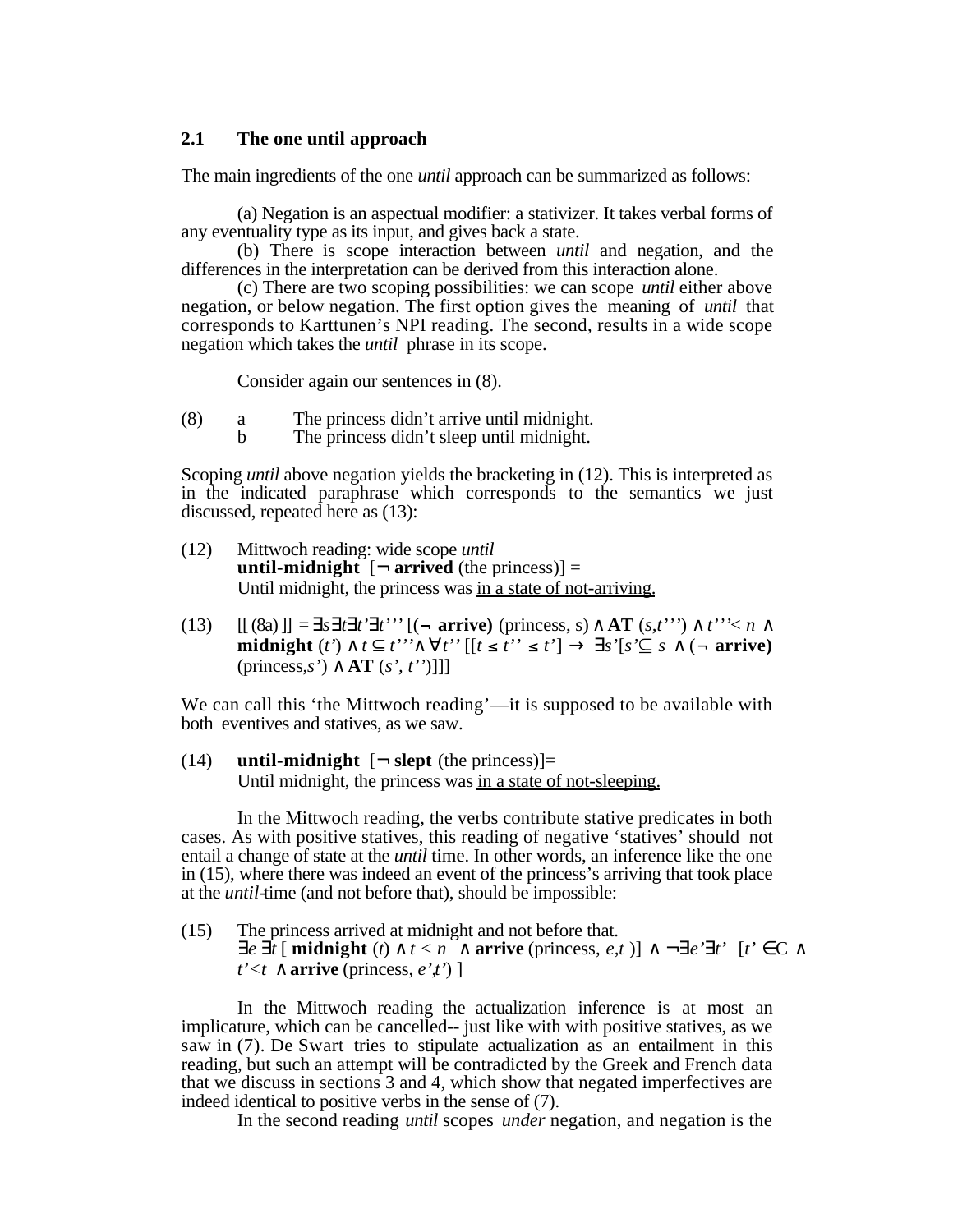regular external negation. This is not an option with eventives: in this position negation would not be able to affect the VP and alter its eventuality type:

- $(16)$   $\neg$  [**until midnight** [ **arrived** (the princess)]]= \* The princess arrived, but not until midnight. (Unavailable)
- (17)  $\rightarrow$  [**until midnight** [ **slept** (the princess)]] = The princess slept, but not until midnight. She woke up (a little) earlier than that, e.g. at  $11$ .

Negation here can also be read metalinguistically, yielding an upper-bound reading (Horn 1989): the princess may have woken up later than midnight; but this is arguably a less salient reading which will be harmless to ignore. The semantics looks like (18): the state of the princess's sleeping did not hold at all times t'' prior to the midnight time t'.

(18) 
$$
s \, t \, t' \, t''
$$
 [sleep (princess, s) AT  $(s, t'') \, t'' < n$  midnight  $(t')$   $t \, t'' \, \neg \, t''$  [[ $t \leq t'' < t'$ ]  $s'[s' \subseteq s]$  sleep (princess, s') AT  $(s', t'')$ ]]]

(19) 
$$
\begin{array}{ccc}\n & \text{s: sleep (princess, s)} \\
 & \text{l} \\
 & & \text{t}^2\n\end{array}
$$

The one until hypothesis, then, makes the following predictions:

- 1. If a language has a connective UNTIL which conforms to the pattern in (1)-(4), it will also be used in cases like (8a) with negated eventives.
- 2. Lexical or other aspect should not matter: sentences with negative eventive forms, as well as those with negative statives, should have the Mittwoch reading and lack the actualization in (15).

We will see that both predictions fail. Prediction 1 fails on crosslinguistic grounds. Prediction 2 is shown to be wrong even for English: English negative sentences with *until* lack the Mittwoch reading and entail actualization.

## **2.2 The two** *until* **analysis**

Karttunen argues that *until* with negation is different from the durative modifier *until* we see in the original paradigm (1)-(4). *Until* with negation is not durative but punctual: it entails actualization, as in (15), even with stative verbs. Because it is punctual, NPI-*until* yields an inchoative meaning in this case<sup>1</sup>:

 $(20)$  The princess did not sleep until midnight.  $=$ The princess fell asleep at midnight.

In this reading there is indeed an event of princess's falling asleep at midnight. (Or at little later than that, as Karttunen notes; we can overlook this detail as it is not crucial for the present purposes. Additionally, Kartunnen assumes that the event inference is a presupposition, but we can safely gloss over this too). This is in clear contrast with the Mittwoch reading, and indeed the reading that negated statives have. More evidence will be provided below when we consider the Greek data, but the fact should already be obvious for English.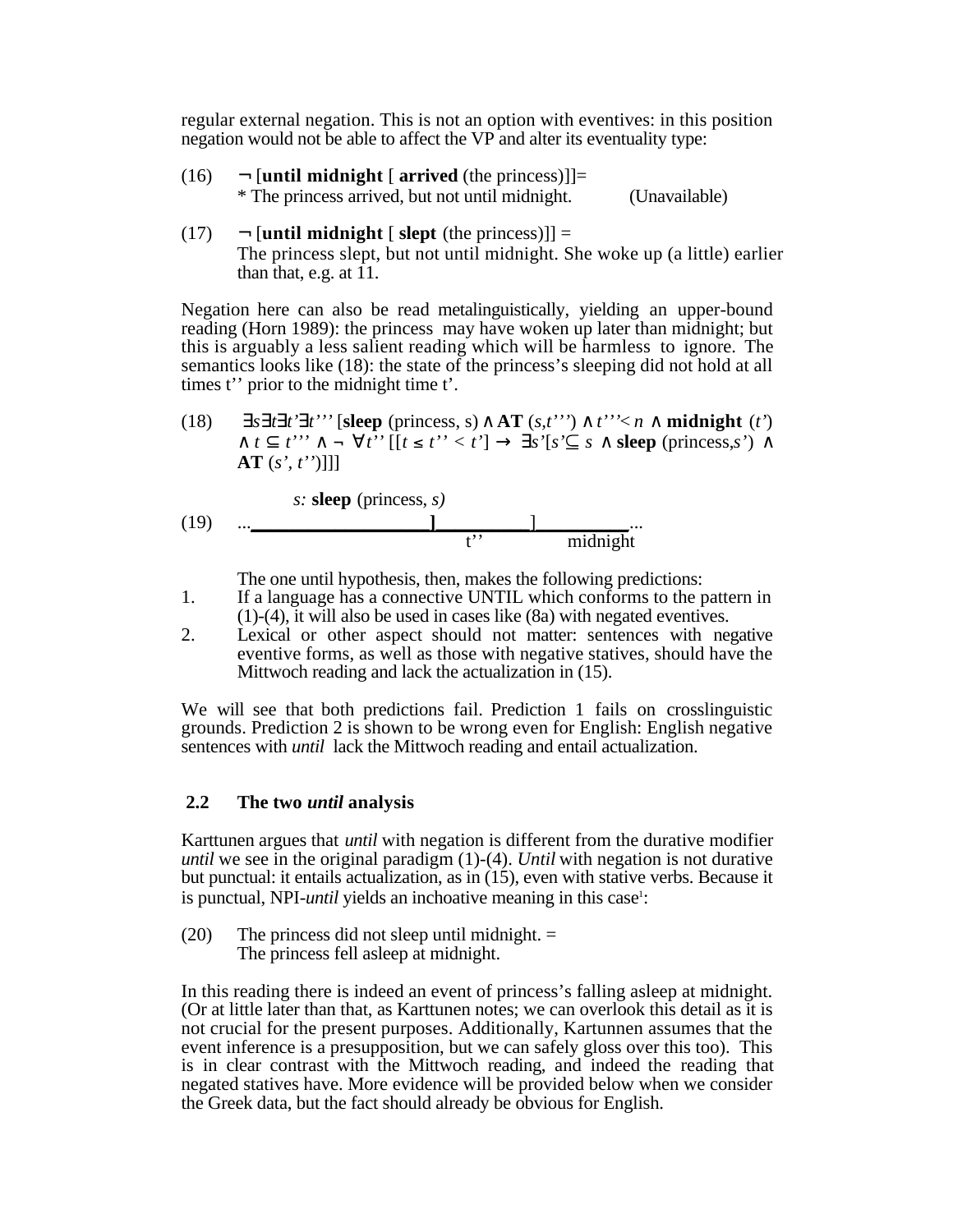Punctual *until*, then, is an negative polarity item (NPI) triggered by negation and interpreted inside the scope of negation with both eventives and statives. Karttunen argues also that NPI-*until* is equivalent to *before* under negation, but we see in section 6 that this point needs to be revised.

Actualization is responsible for the oddity of (21a), Karttunen's (23):

(21) a  $\#$  Nancy didn't get married until she died. b  $t \neq e'$  [die (Nancy, *e*, *t*)  $t < n$  get-married (Nancy, *e*', *t*) ¬∃ *e'' t'* [*t' < t* **get-married** (Nancy, *e'',t'*)]]

Here, Nancy both dies and gets married at the same time t, hence the oddity. This contrasts clearly with the sentence below with a true stative.

(22) Nancy remained a spinster until she died. (Karttunen 1977: (21))

$$
(22') \quad \dots \quad \text{Lipinter} \quad (\text{Nancy}, s) \quad e: \text{die (Nancy}, e)
$$

If **not get married** were equivalent to the stative **remain a spinster***,* as argued by Mittwoch, we should not get a contrast. But, in agreement with what we noted for statives, the sentence with **remain a spinster** lacks the event inference that yields a getting married event. So, Nancy doesn't get married at the moment of dying and the sentence is perfectly reasonable.

Negation has thus no special effect on the eventuality type of the verb in the two *until* thesis. It is furthermore predicted that there may be languages employing a distinct lexical item for the NPI-meaning, and, even stronger, that such languages might exclude the non-NPI item with negated eventives. We see immediately that Greek confirms both predictions.

# **3 Greek UNTIL**

In this section we look at the Greek facts concerning UNTIL, providing first the necessary background on tense and aspect in Greek.

## **3.1 Background on tense and aspect in Greek**

The Greek verb is obligatorily inflected for tense and aspect. The four possibilities are given in  $(23)$  (cf. Mackridge 1985, Holton et al. 1997):

| $(23)$ a. graf- |                                   | -0 | (INP) | b. | $grap-$ s- | $-0$ (PNP)                |
|-----------------|-----------------------------------|----|-------|----|------------|---------------------------|
|                 | write. <b>imperf</b> -1sg.nonpast |    |       |    |            | write- perf. 1sg. nonpast |
|                 | 'I am writing (right now).'       |    |       |    |            | [no English equivalent]   |
|                 | 'I write (generally).'            |    |       |    |            |                           |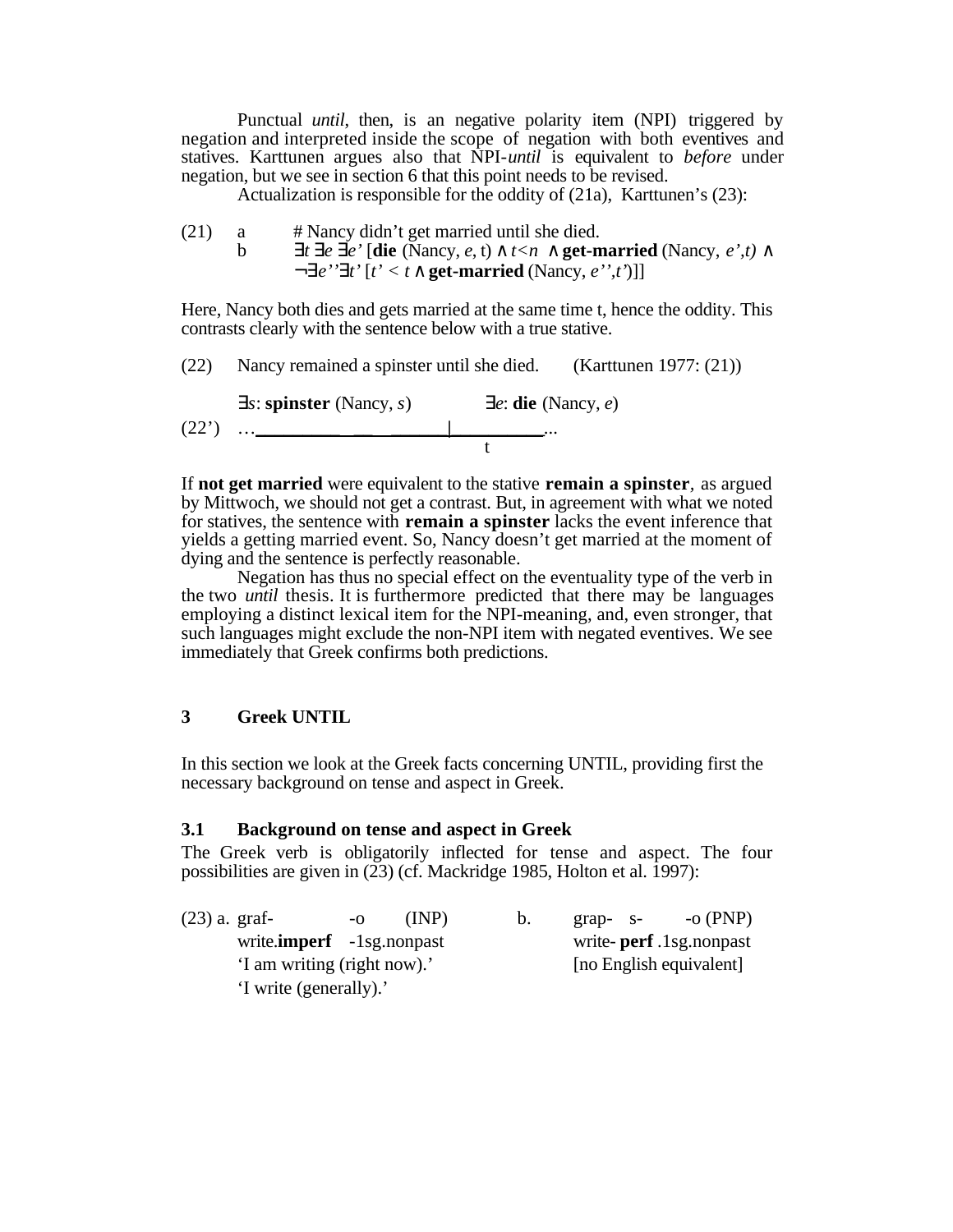| $(24)$ a. e- graf-<br>$-a$ (IP)     | $\mathbf{b}$ . | e- grap- $s-a$ (PP)         |
|-------------------------------------|----------------|-----------------------------|
| past-write. <b>imperf</b> -1sg.past |                | past-write- perf. 1sg. past |
| 'I used to write.'                  |                | 'I wrote.'                  |
| 'I was writing.'                    |                |                             |

The basic temporal opposition is between a morphological past, which is marked by the prefix *e-* attaching to the verbal stem, and a nonpast which is signaled by the absence of the prefix *e*- (hence the label *nonpast*). Aspectual choice in Greek is unavoidable in all tenses (including the future).

As I proposed in earlier work, perfective aspect takes a bare verb meaning-- bare in the sense that it contains just the lexical entry and its argument slots, as in  $(25c)$ -- and gives back a predicate of events, as indicated in  $(25b)$ :<sup>2</sup>

(25) a. **PFT**  $[P] = x y e t [P (y, x, e) e t]$ (Giannakidou 2002) b.  $[[PFT]] = P e t [P(e) e t]$ c.  $[[ P (x,y) ]] = x y P(y,x)$ 

Events can take time to culminate (accomplishments), in which case t is an interval; or they start and culminate at the same time (achievements), in which case t is an instant. The condition 'e  $t'$  expresses the relation that e takes place at t (cf. the AT relation we've been using so far, from Krifka 1989); the same thing can be expressed by including t as an argument of the verb (which is another variant  $\overline{I}$  will be using here). At a higher level, tense contributes the information that the event is located in the past  $(t\le n)$ , or in the future  $(n \le t)$ ; or at some interval that includes n(ow), the utterrance time. The perfective nonpast does not occur as a free standing form—roughly, because PNP cannot locate an event in time: it cannot locate it in the past, since it is non-past, but it can't locate an event in the present or the future either. This is so because PNP lacks tense specification, and the present is not available since *now* is an interval and blocks a perfective form (see Giannakidou and Zwarts for more details).<sup>3</sup>

So, a typical sentence with past perfective is interpreted episodically; this is straightforward if the verb itself is eventive, as shown in (26):

| (26) | a | I Ariadni filise                               | ton Paylo. |      |
|------|---|------------------------------------------------|------------|------|
|      |   | the Ariadne kissed.perf.3sg the Paul           |            |      |
|      |   | 'Ariadne kissed Paul.'                         |            |      |
|      | h | e t [ <b>kiss</b> (Ariadne, Paul, e) $t < n$ e |            | -t I |

Statives can also be modified by the perfective-- but in this case the semantics of the perfective triggers an eventive reading, e.g.an achievement:

(27) a. I Ariadni **agapise** ton Pavlo. *Ariadne loved.perf.3sg the Paul.* = 'Ariadne fell in love with Paul' b. e t  $[love(Ariadne, Paul, e) \t *n* e t]$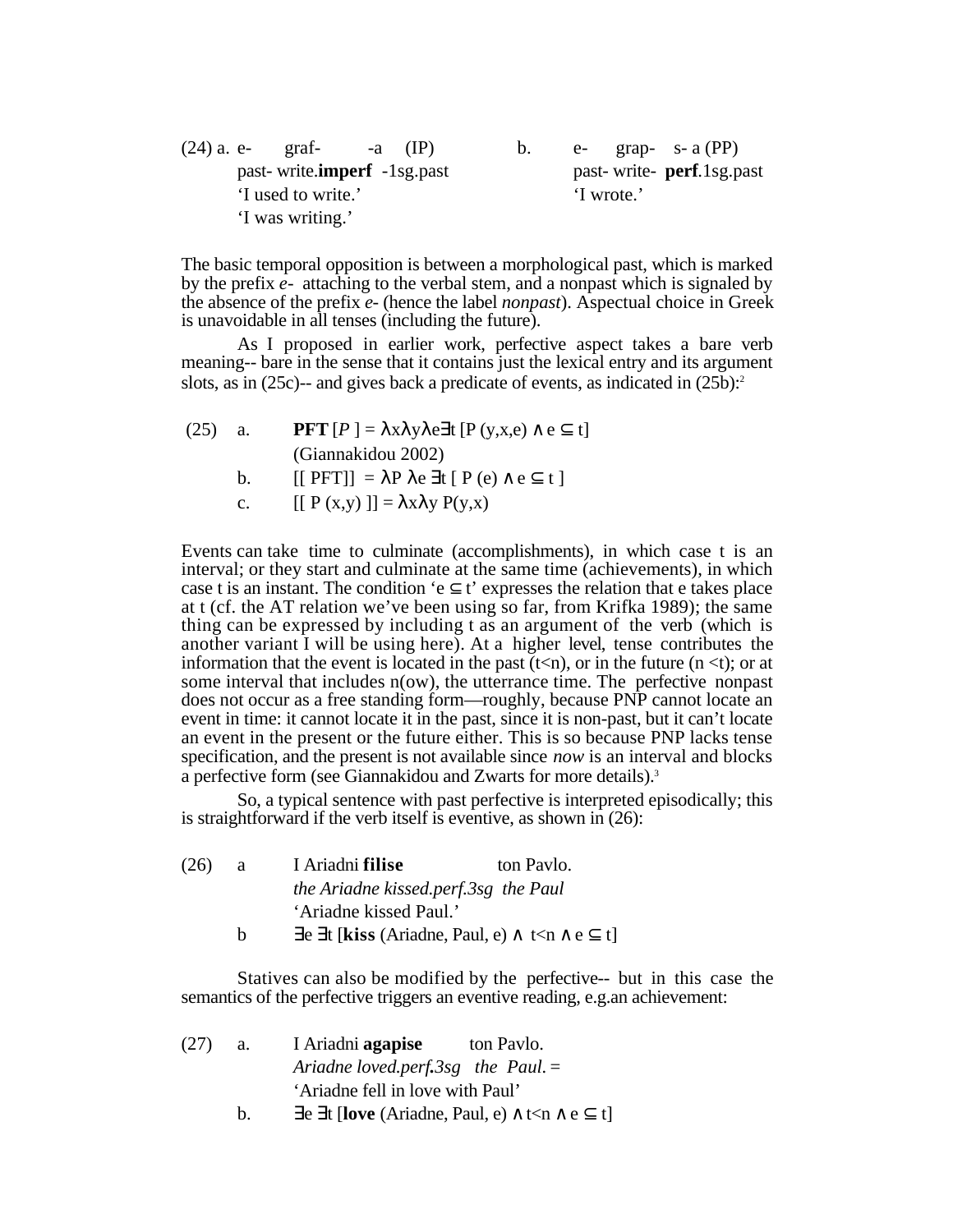This is the inchoative reading: there is a falling in love event which is seen as an instantaneous event like e.g. *notice*. Activities, e.g. *kimame* 'sleep', also shift to achievement meanings: this happens in the sentence below, which contains a definite locating adverbial:

| (28) | a.            | I Ariadni kimithike                                | stis enia.     |     |
|------|---------------|----------------------------------------------------|----------------|-----|
|      |               | Ariadne slept.perf.3sg                             | <i>at nine</i> | $=$ |
|      |               | 'Ariadne fell asleep at 9.'                        |                |     |
|      | $\mathbf b$ . | e t [sleep (Ariadne, e) $t < n$ e t t= 9 o'clock)] |                |     |

Activities can also receive accomplisment-like readings with perfective aspect, as I noted in Giannakidou 2002, in which case the activity lasts for some time and then culminates at some point t.

| (29) | a.        | I Ariadni <b>kimithike</b> ja mia ora.             |  |
|------|-----------|----------------------------------------------------|--|
|      |           | Ariadne slept.perf.3sg for an hour<br>$\equiv$     |  |
|      |           | 'Ariadne slept for an hour.'                       |  |
|      | $b_{\rm}$ | e t [sleep (Ariadne, e) e t one-hour (i) $i < n$ ] |  |

This reading is accomplishment-*like* but not exactly an accomplishment, since part of it (the activity) is homogeneous. We come back to this in section 4.2. The impact perfective aspect has on stative verbs will be important when we consider Karttunen's inchoative readings with UNTIL. The aspectual shifts we observe in Greek are not at all peculiar; comparable shifts are in fact quite common (see Zucchi 1998 for recent discussion and references). Since they are systematic, it makes sense to treat these shifts as the result of modification by aspect, rather than lexical ambiguities. At the lexical level, the V-meaning is bare, i.e. it does not contain any grammaticalized event information; it is aspect that contributes this information.<sup>4</sup>

The imperfective in Greek is typically ambiguous between the habitual and the progressive. The imperfective provides an interval, and the habitual generalizes over eventualities (events *or* states) in that interval. I omit consideration here, as it is not important at present (but see Giannakidou 2002)*.*

The progressive creates true stative forms: it maps a state onto the interval provided by the imperfective aspect. I will assume that the (quite simplified) semantics in (30) will suffice for our purposes (the complications of the progressive are well-known and discussed in, at least, Bennett and Partee 1972, Bonomi 1997, Landman 1992, Zucchi 1999):

(30) The progressive **PROG**  $[P] = s$  **i**  $t$   $[(t \ C \ t \ i) \ P(s,t)]$ 

- (31) a. I Ariadni **filuse (imperf.)** ton Pavlo ja pende lepta. 'Ariadne was kissing Paul for five minutes.'
	- b. s i **five-minutes** (i)  $i < n$  t  $(t < c$  t i) **kiss**  $(Ariadne, Paul, s, t)$ ]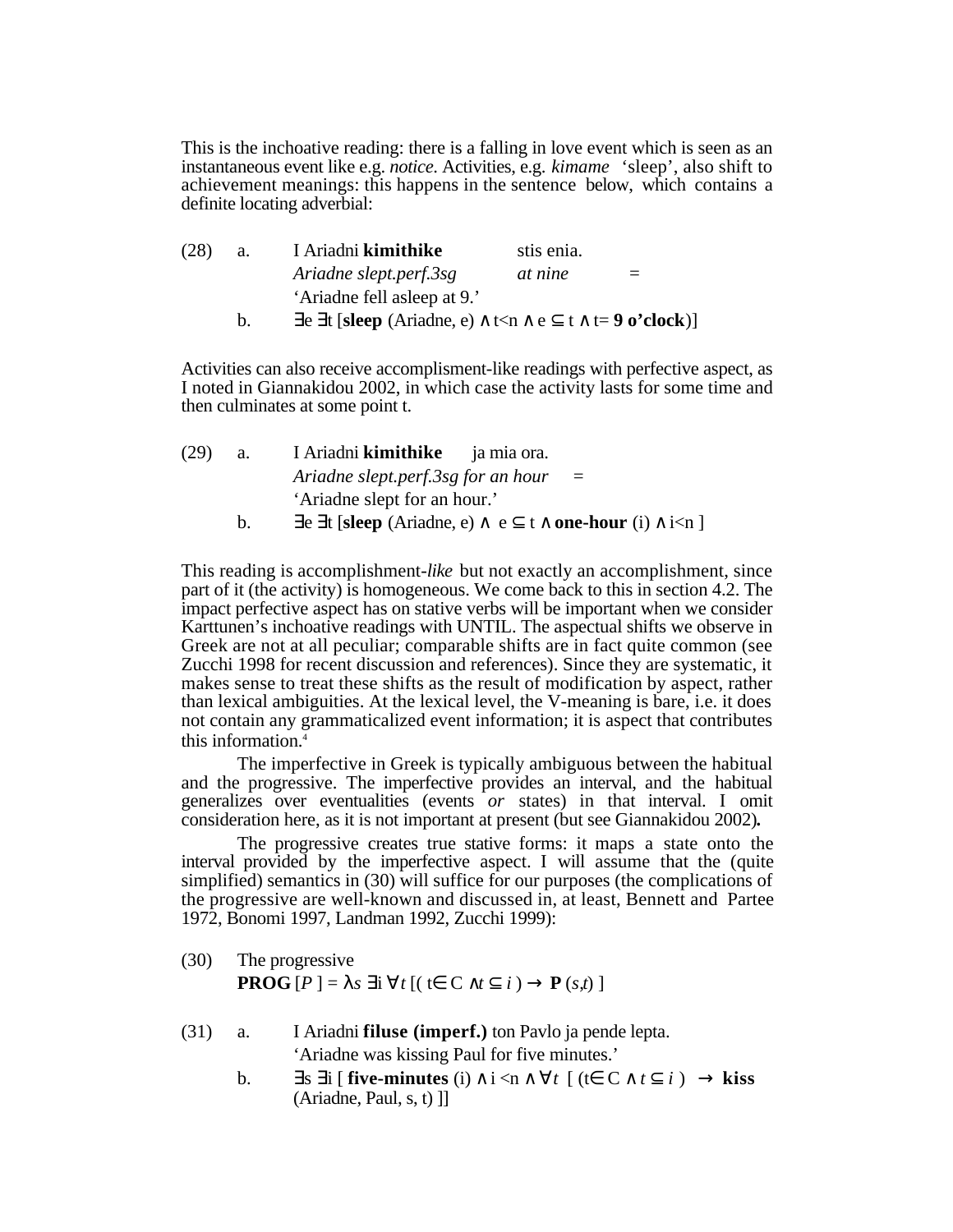To summarize, Greek verb forms, unlike English, are unambiguouly stative or eventive, depending on whether they are perfective or imperfective. This property of Greek is useful when we check the effects of negation. If negation is a stativizer, e.g. like the progressive, it must be able to stativize a perfective and make it equivalent to a perfective. We see next that this is not the case.

## **3.2** *Mexri* **and** *para monon*

Greek possesses the lexical item *mexri* which, as we see in the examples below, modifies only durative eventualities, just like *until*:

- (32) I prigipisa egrafe ena grama **mexri** ta mesanixta. *the princess wrote.imperf.3sg a letter until the midnight* 'The princess was writing a letter until midnight.'
- (33) I prigipisa kimotane **mexri** ta mesanixta. *the princess slept.imperf.3sg until the midnight* 'The princess was sleeping until midnight.'
- (34) \* I prigipisa eftase **mexri** ta mesanixta. *the princess arrived.perf.3sg* '\*The princess arrived until midnight.'

The contrast here is the one we witnessed with *until.* Unlike *until*, however, *mexri* cannot be used with a negated achievement, which appears in the perfective, as we see in (35):

(35) \* I prigipisa dhen eftase **mexri** ta mesanixta. *the princess not arrived.perf.3sg until the midnight* 'The princess did not arrive until midnight.'

Negation seems unable to 'stativize' an unambiguously eventive verb form. With such forms, a scalar NPI is used instead of *mexri*: *para monon*, lit. 'but only'. With a perfective stative, *para monon* triggers the expected achievement reading, which can also be marked with *apo*-prefixation as in (37):

- (36) I prigipisa \*(dhen) eftase **para monon** ta mesanixta. *the princess not arrived.perf.3sg but only the midnight* 'The princess did not arrive until midnight.'  $=$  It was only at midnight that the princess arrived.<br>I prigipisa dhen (apo) kimithike para mo
- (37) I prigipisa dhen (**apo**)kimithike **para monon** ta mesanixta.<br>the princess not **fell asleep, perf**, 3sg but only the midnight *the princess not <i>fell.asleep.perf.3sg but only* 'The princess didn't fall asleep until midnight.

With *para monon,* we have the actualization entailment (15); negating the arrival leads to a contradiction, as we see in (38):

(38) # I prigipisa dhen eftase **para monon** ta mesanixta. *the princess not arrived.perf.3sg but only the midnight* Dhen eftase kan ekino to vradi.  *not arrived even that night*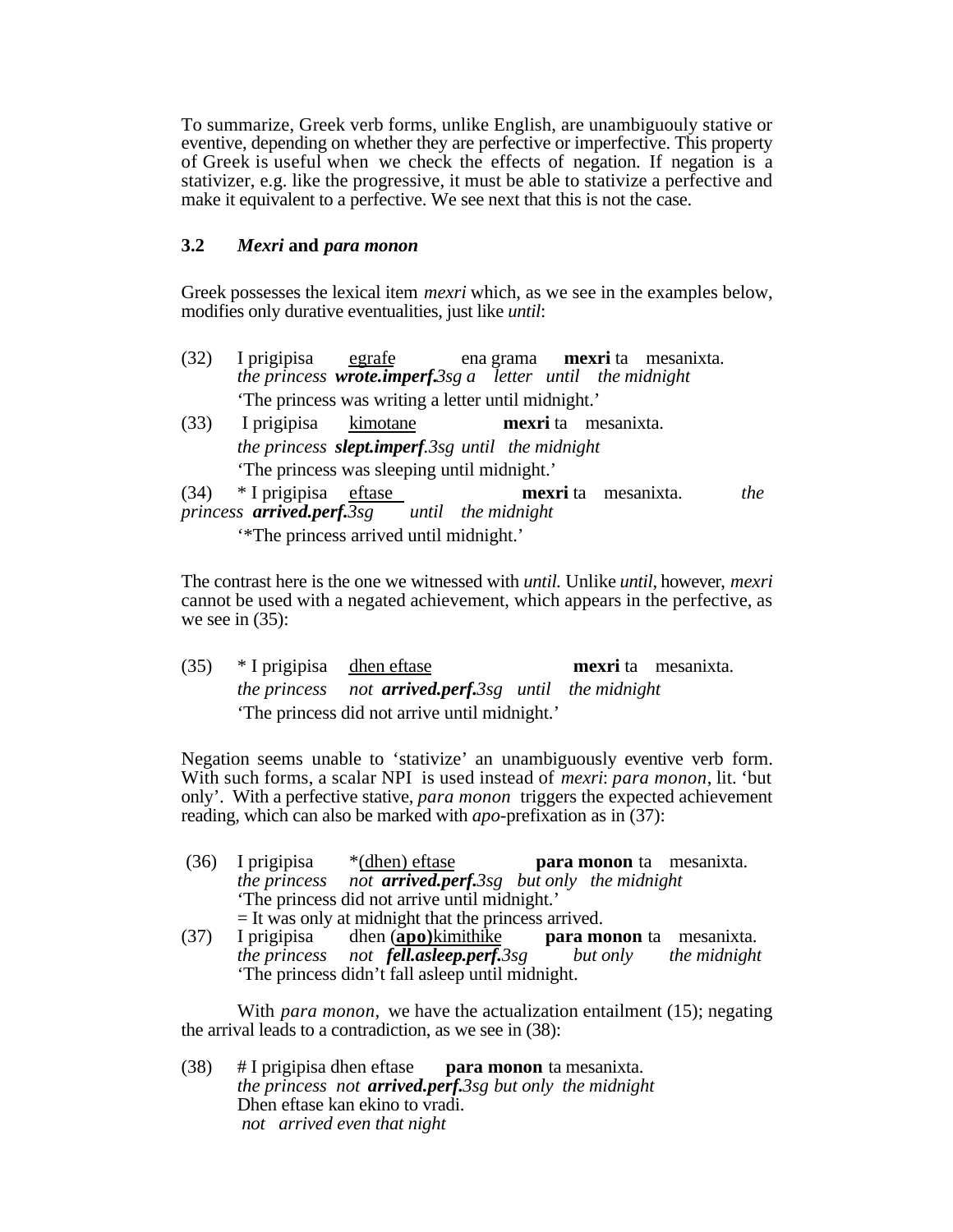'# The princess did not arrive until midnight. In fact she didn't even arrive that night.'

We can then conclude that *para monon* is the lexical realization of the eventive NPI-*until* that Karttunen has argued for. The semantics below captures this:

(39) Scalar semantics for eventive UNTIL  $[[\text{dhen P para monon Q}]] = e$  **t** $[Q(t) P(e,t) - t' e' [t' \in C \ t' \le t$  $P(e',t')$ ]]

Eventive UNTIL contributes a scale of (contextually relevant) times t' leading to an endtime t, at which an event occurs. This is a purely scalar reading-- it is no accident that it involves an expression-- *para monon*-- that is scalar but not exclusively temporal (cf. French *ne ... que* which has a similar use). So Greek confirms the two *until* hypothesis by providing evidence for a lexical distinction between an eventive NPI-UNTIL (*para monon*) and a stative one (*mexri*).

*Para monon* is a negative PI in the sense of Giannakidou 1998, 1999: it is licensed only by antiveridical triggers, e.g. negation and 'without':

(40) Kitouse to tavani xoris na milisi **para monon** otan efije o jatros. He staired at the wall without talking until the doctor left.

Other nonveridical elements, e.g.(41), do not allow *para monon,* but they do allow *until* (for more data, see de Swart 1996). Only the former, then, is an NPI proper. A negative implicature can't license *para monon* either; note the contrast with *until* in a rhetorical question:

- (41) **Amfivalo** an ixe erthi **{\*para monon/mexri**} ta mesanixta. \* I doubt whether he had arrived until midnight.
- (42) \*Jati na pantreftis **{para monon/mexri**} otan prepi anagastika na to kanis?

Why marry until you absolutely have to?

These contrasts should be embedded in the general differences between English and Greek NPIs and other PIs (see my earlier works for more discussion).<sup>5</sup>

Let me close this section with some crosslinguistic observations. Greek is not the only language that employs a lexically distinct NPI-UNTIL; Icelandic is another such language (and so is Czech; Hana Filip, p.c.). The data below, from Gunnar Hansson, illustrate a contrast exactly parallel to the one we observe in Greek:

|                                                                                   |  | (43) Prinsessan svaf {( <b>flanga</b> ) til} klukkan fimm               |
|-----------------------------------------------------------------------------------|--|-------------------------------------------------------------------------|
|                                                                                   |  |                                                                         |
| princess-the slept mexri five o'clock<br>'The princess slept until five o'clock.' |  |                                                                         |
|                                                                                   |  | (44) Prinsessan var a skrifa bréf {( <b>flanga) til</b> } klukkan fimm. |
|                                                                                   |  | princess-the was to writ letters mexri five o'clock                     |
|                                                                                   |  | The princess was writing letters until five o'clock.'                   |
|                                                                                   |  | (45) *Prinsessan kom {( <b>flanga</b> ) til} klukkan fimm               |
| <i>princess-the arrived until five o'clock</i>                                    |  |                                                                         |
| The princess arrived until five o'clock.'                                         |  |                                                                         |
|                                                                                   |  | (46) Prinsessan kom *(ekki) <b>fyrr en</b> klukkan fimm.                |
|                                                                                   |  | princess-the arrived not para monon five o'clock                        |

'The princess didn't arrive until five o'clock.'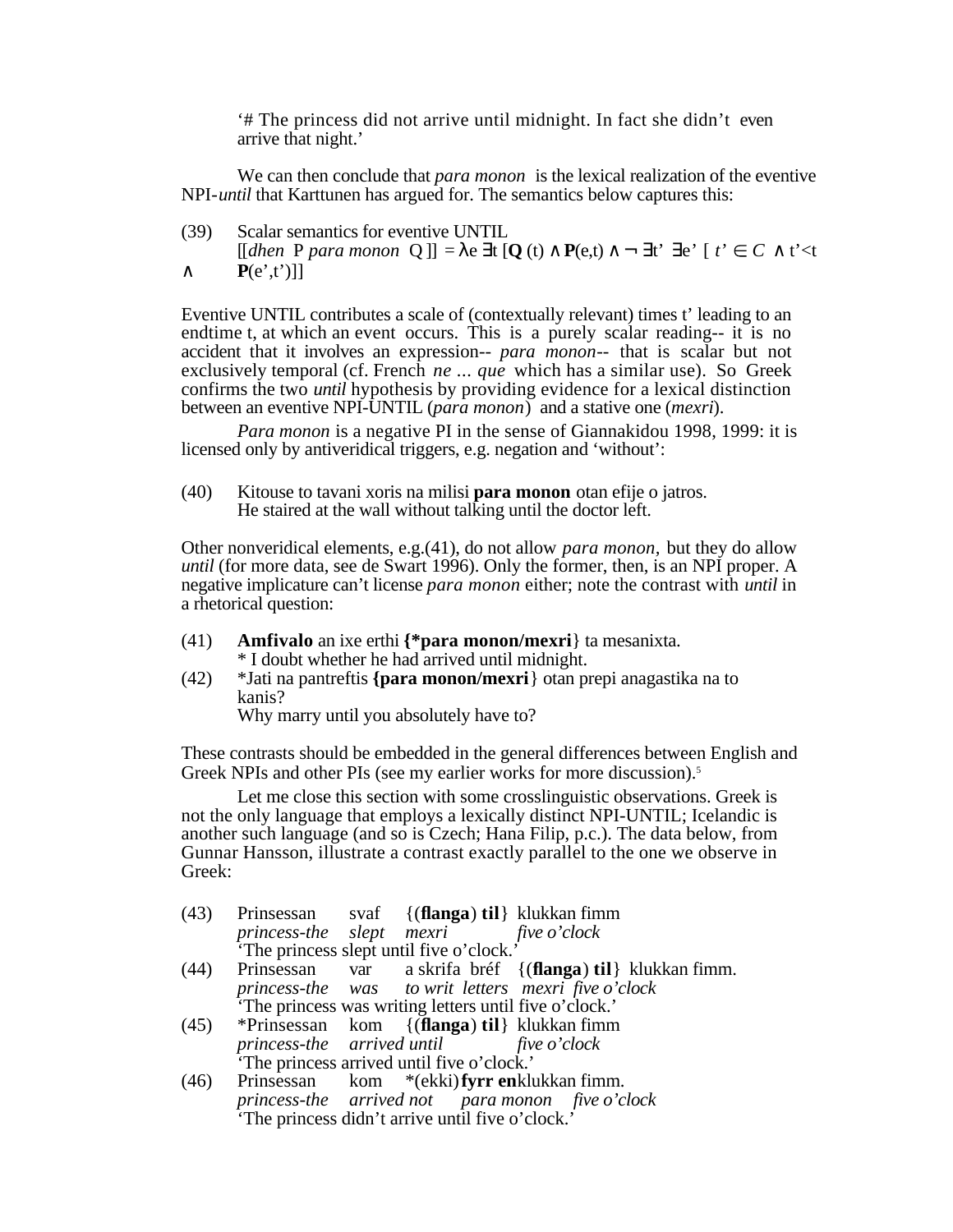The expressions (*flanga) til* (*flanga* can be used to introduce clauses too) are just like *mexri*: they combine only with stative meanings. Achievements (and accomplishments), however, rule out *flanga/til*, and *fyrr en* lit. 'earlier than' is used instead (there is also a morphologically distinct word for BEFORE). The entailments are the same as in Greek; there is actualization of the event with *fyrr en* but not with *flanga/til.* Interestingly, Icelandic does not have overt verbal aspect, unlike Greek. This means that the aspect parameter is not decisive for whether or not a language will lexicalize the distinction between durative and eventive UNTIL—a not unexpected fact, given our assumption that the aspectual distinctions must be present at some level, even if not overtly so.

Other languages, e.g. German and Dutch, exclude durative UNTIL from negation altogether and employ a positive polarity item instead (Declerk 1995 for German). I illustrate this here with Dutch.

| a | * Marie kwam tot 9 uur (niet) aan. |
|---|------------------------------------|
|   | Marie came until 9 hour (not) on   |
|   | Marie didn't arrive until 9.       |
| h | Marie kwam pas om 9 uur aan.       |
|   |                                    |

Mary only arrived at 9.

Dutch and German lexicalize the complex [not NPI-UNTIL] in a distinct expression: *pas, erst,* which can be treated as positive polarity item.

# **4. Negation, overt aspect and statives: English versus Greek**

In this section we examine the interaction of UNTIL with negative statives. Statives can appear in either perfective or imperfective (progressive) and allow *mexri*:

- (48) I prigipisa dhen **kimotane mexri** ta mesanixta. *the princess not slept.imperf.3sg until the midnight* 'The princess was in a state of not-sleeping until midnight.' 'It is not true that the princess slept until midnight.' (She woke up earlier than that.)
- (49) I prigipisa dhen **kimithike mexri** ta mesanixta. *the princess not slept.perf.*3sg *until the midnight* 'It is not true that the princess slept until midnight.' (She woke up earlier than that.)

The major finding will be that the stative Mittwoch reading, which implies no event actualization, is indeed possible with the negation of a stative verb, but only if the verb is imperfective  $(4.1)$ . A negative perfective, on the other hand, even that of a stative, triggers the NPI-UNTIL with actualization (4.2). These onservations carry over to English: we see in 4.3 that wide scope *until* is not an option with negative statives, and hence not an option at all with the simple past. Crucially, the facts here show that the NPI-analysis and the wide-scope-UNTIL analysis are *not* equivalent under negation (*pace* Mittwoch 1977 and de Swart 1996), and that Karttunen's thesis is the only viable analysis for English.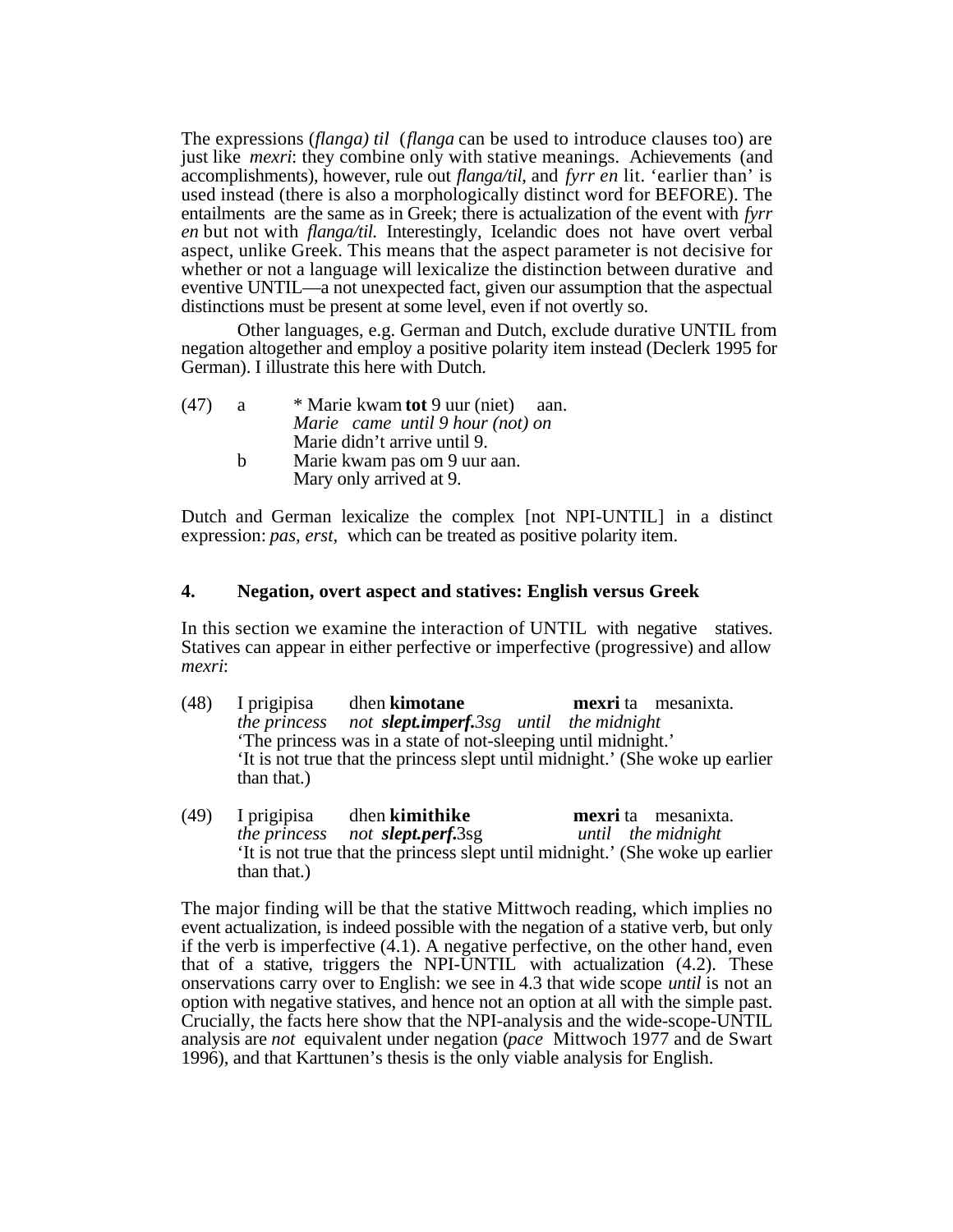#### **4.1 Negation with imperfective: wide scope until**

The imperfective sentence (48) exhibits the two scopes postulated by Mittwoch. The first option is the Mittwoch reading with *mexri* taking wide scope:

(50)  $[[ (8b) ]] = s t t' t''' [- \text{sleep (princess, s)} \text{AT}(s, t'')' - t'' \le n$ **midnight** (*t'*) *t t'''*  $t'$  *t''*  $[t \le t'']$  *s'*[*s'* $\subseteq$  *s* (¬ **sleep** (princess,*s'*)) **AT** (*s', t''*)]]]

This is the truly stative reading, therefore we do not have an entailment that there was a falling asleep event at the *until* time. This becomes obvious in continuations like the one in (51b) below, where it is asserted that, at that time, the princess actually did something other than falling asleep:

- (51) I prigipisa **dhen kimotane** mexri ta mesanixta. *the princess not slept.imperf.3sg until the midnight* 'The princess was in a state of not-sleeping until midnight.'
	- b Ke tote, apofasise na sikothi, na ndithi ke na vgi ekso. And then she decided to get out of bed, get dressed, and go out for a walk.

The same is reported for French *jusqu'*`a (Vogeleer 1999: ex. (34)). In French, the stative occurs not in the imperfective but in the perfect, another stative form.

(52) Jean n' a pas dormi **jusqu' à 9 heures.** A 9 heurs, il s'est habillé et il est allé se promener.

Since this is the wide scope UNTIL reading, the *mexri* adverbial can be preposed overtly without altering the status of continuations like (51b) above.

- (53) (Mexri ta mesanixta) i prigipisa dhen kimotane.<br>Until the midnight the princess not **slept.imper** *the princess not <i>slept.imperf.3sg* 'Until midnight, the princess was in a state of not-sleeping.' **NOTE:** \*Until midnight, the princess didn't sleep.
- Cont: Ke tote, apofasise na sikothi, na ndithi ke na vgi ekso. Then she decided to get out of bed, get dressed and go out for a walk.

This reading is different from the one with *para monon*, which entails actualization. Note that the English version of preposed *until* in (53) is not good, indicating that *did not sleep* is not intepreted as an imperfective form. We will come back to this shortly.

In the second reading, negation scopes over *mexri:*

- $(54)$   $[[(48)]] = [-$  **until midnight** [sleep (the princess)] It is not true that the princess slept until midnight. She woke up earlier than that.
- (55)  $s \, t \, t' \, t''$  [sleep (princess, s)  $\mathbf{AT}(s, t'') \, t'' \leq n$  midnight  $(t')$  $t \quad t^{\prime\prime} \quad \rightarrow \quad t^{\prime\prime}$  [[ $t \leq t^{\prime\prime} \leq t^{\prime}$ ] *s'*[ $s' \subseteq s$  **sleep** (princess,*s'*) **AT** (*s', t''*)]]]

Here, the princess was in a state of sleeping, which, however did not last through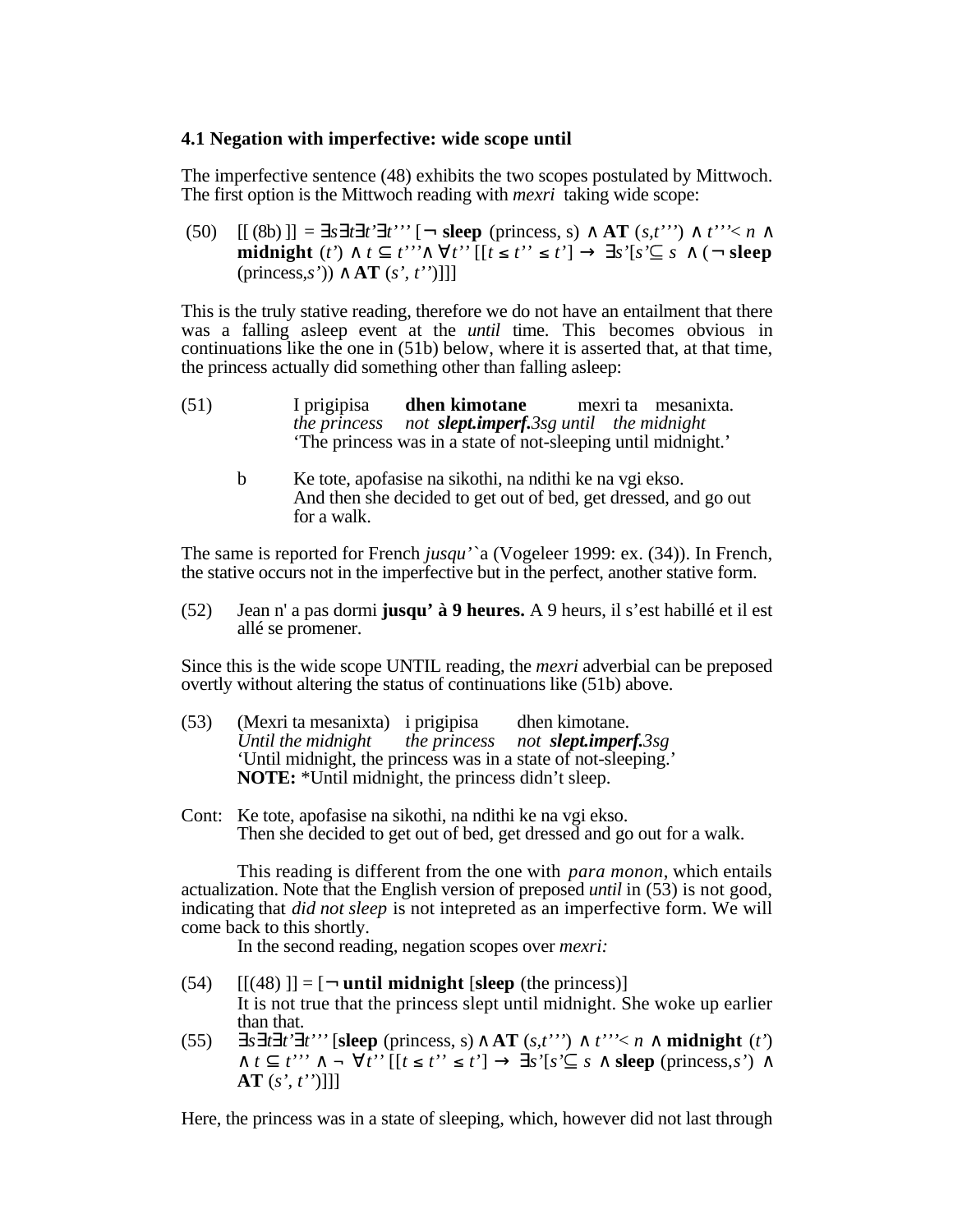the whole *mexri* interval. Ignoring metalinguistic negation, the regular implication is that the princess woke up earlier.

To conclude this section, (a) the scope analysis is indeed appropriate for Greek negated imperfectives; (b) English simple past lacks the stative reading.

### **4.2 Negation with the perfective:** *mexri* **versus** *para monon*

The Mittwoch reading is disallowed with a perfective stative; instead we get only the external negation reading that we just described:

(56) I prigipisa dhen kimithike mexri ta mesanixta.<br>the princess not **slept.perf.**3sg until the midnight *not slept.perf.3sg* 'It is not true that the princess slept until midnight. She woke up earlier than that.

In this reading, (56) is synonymous to the imperfective (48): the only difference is that in the perfective version we have the feeling that what is negated is that the culmination of the sleeping happened at midnight. But this contributes no truthconditional effect. The reading of sleeping as a culminated event is triggered by the perfective, in accordance with what we described in section 3.

It may be reasonable to ask why this reading allows *mexri* at all, in contrast with accomplishements like ??*I prigipisa ipie enan kafe mexri ta mesanixta* 'The princess drank a cup of coffee until midnight', which don't. As we noted in section 2, accomplishments are bad with durative UNTIL because they are quantized. Perfective activities, however, are more like complex events comprising a homogeneous part (the activity) and its culmination; this allows partial mapping on the UNTIL interval. To the extend that such complex readings are possible with accomplishements in general, we expect them indeed to allow occassionally for durative UNTIL, and it is true that accomplishments often give mixed results; e.g. note that the sentence I just gave is not as bad as the negation of an achievement (which is  $*$ , cf. (35)). Space prevents me from further elaborating on this issue here.

Compare now (56) to the version with *para monon*, where there is obligatory shift to an achievement meaning, in agreement with the semantics we postulated in (39). We have actualization of a falling-asleep event, and continuations canceling this are contradictory.

- (57) I prigipisa dhen kimithike **para monon** ta mesanixta. *the princess not slept.perf.3sg but only the midnight* 'The princess didn't sleep until midnight.  $=$  It was only at midnight that the princess fell asleep.
- Cont: # Ke tote, apofasise na sikothi, na ndithi ke na vgi ekso. And then she decided to get out of bed, get dressed and go out for a walk.
- (58) *e*  $t \left[ \text{midnight } (t) \mid t < n \text{ fall-} \text{asleep (princess, } e, t) \right] \rightarrow e' \ t'$  $[t' \ C \ t' \leq t \ \ \text{fall-asleep (princess, e' \ t') }$

We can then safely conclude the following:

1. Wide-scope and NPI-UNTIL are not equivalent under negation. The NPI *para monon* entails actualization, but wide-scope UNTIL does not, because it has a true stative reading. This is evidenced by the fact that wide scope UNTIL is compatible with continuations asserting the absence of an event. In this reading, UNTIL can also precede negation overtly.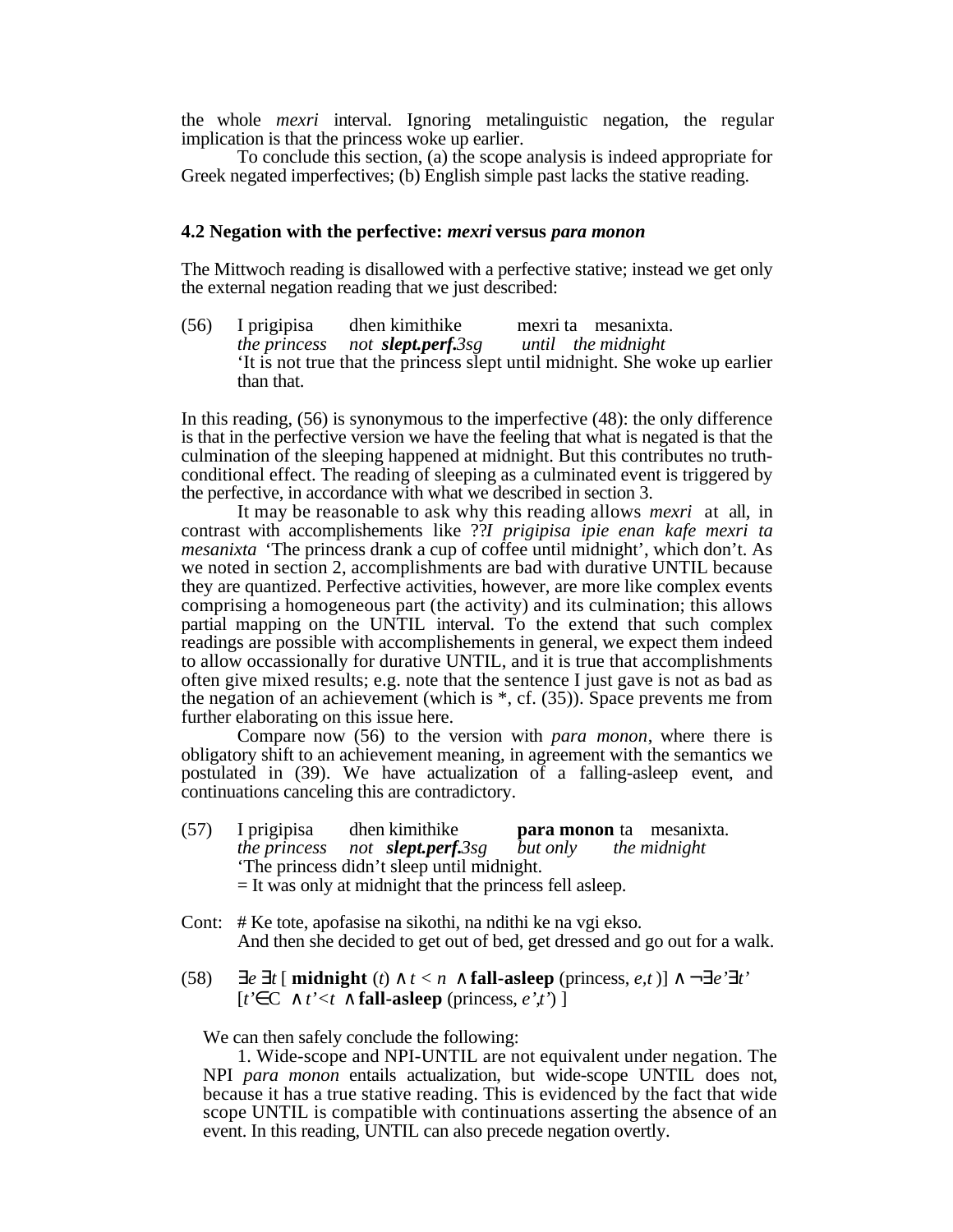2. Only imperfective forms allow the wide-scope UNTIL reading. Perfective forms allow only the NPI-reading and the narrow scope UNTIL.

# **4.3 What about English?**

The analysis of English should now be obvious. With statives we have the readings we get in Greek with the perfective form. The first option is the wide scope negation, where the princess does not sleep at all subintervals t'', and wakes up before midnight:

- (59) The princess didn't sleep until midnight.
- (60)  $s \quad t \quad t' \quad t''$  [sleep (princess, s, t'')<sup> $\left(t''\right) \quad t' \quad t''$ </sup>  $\tau'$  *t''*  $[[t \le t''] \le s' \le s'$ **sleep** (princess,*s', t''*)]]]

The second reading is the NPI-reading, as is witnessed by the fact that we have a contradictory continuation, and preposing of *until* is not allowed:

- (61) a. The princess didn't sleep until midnight. # At midnight she got up, got dressed and went out for a walk.
	- b. \* Until midnight, the princess didn't sleep.

Recall from 4.1. that the wide scope UNTIL reading was available with imperfective statives in Greek leading to non-contradictory continuations, and allowing preposing. The English simple past obviously lacks this reading. This suggests that the English simple past behaves like an perfective. Because there is no aspectual marking in the English past tense, and in the absence of additional contextual information, we must assume, then, that the default value is perfective (see Katz 2000 for postulating a perfective in syntax). Although this is fairly obvious with events, it is not so obvious when we consider states. But note that states are often shifted to the *get-state* reading in the simple past:

(62) a John hit Bill. (vs. John *used to hit* Bill). b John was often sick. $=$ John got often sick.

Space prevents more discussion-- but recall that Dutch and German, which are very similar to English vis-à-vis aspectual marking, do have perfective default values in the past and render the *UNTIL-* word ungrammatical.

With non-statives, again we have only the NPI reading, as expected:

- (63) The princess didn't arrive until midnight.
- (64) *e t* [ **midnight** (*t*)  $t < n$  **arrive** (princess, *e,t*)] ¬ *e' t'* 
	- $[t' \ C \ t' < t \$  **arrive** (princess,  $e'$ ,*t*) ]

The conclusion is unavoidable: Mittwoch's wide scope *until* is not available in English. Karttunen's analysis is, then, the only possible analysis for *until* and negation. This conclusion threatens directly the account of negation as a stativizer.

# **5. Consequences for the analysis of negation**

The idea that negation is a verb modifier which stativizes the verb meaning is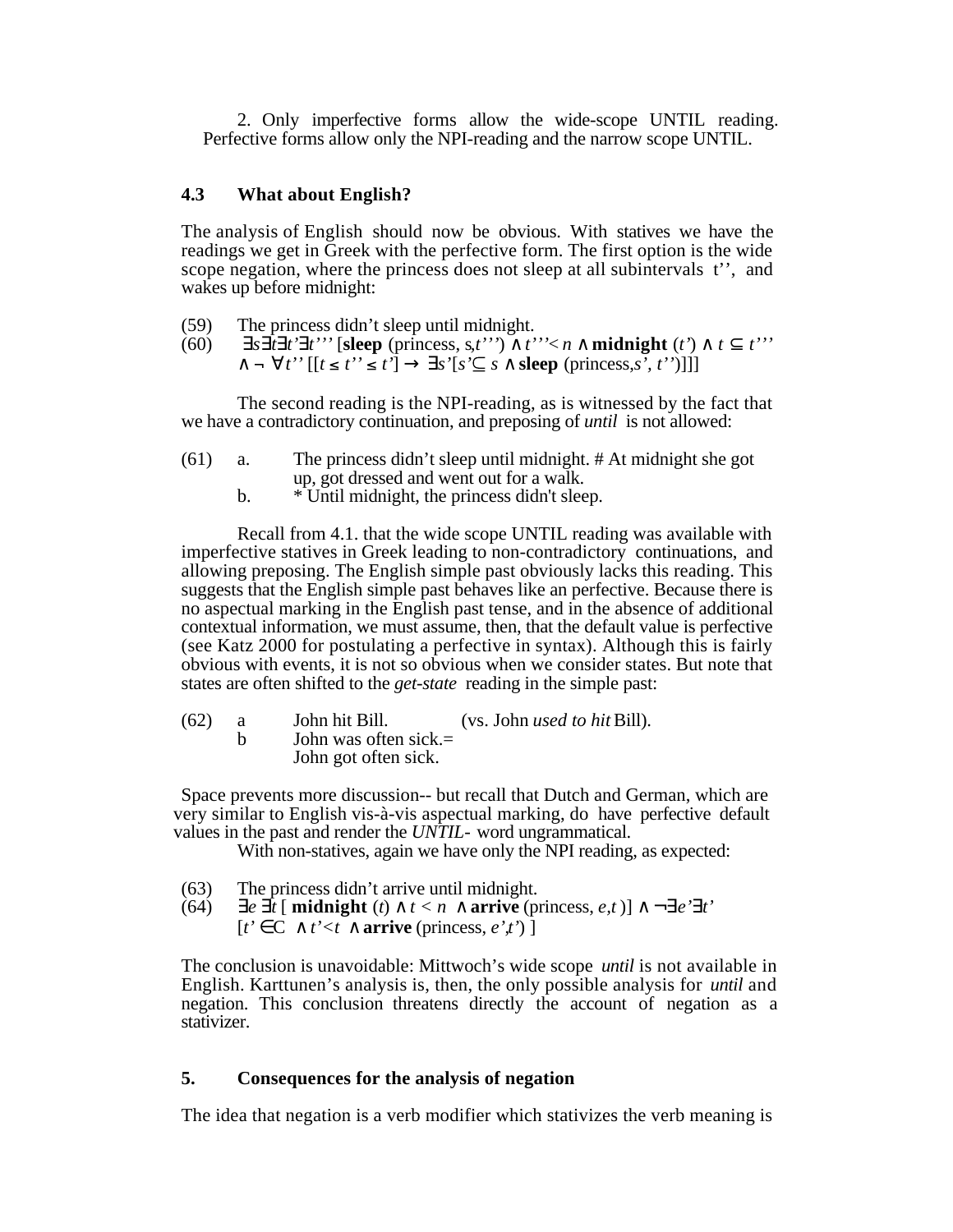recently revived in de Swart 1996 and de Swart and Molendijk 1999, where negation is treated as a VP-modifier yielding maximal states of the form below:

(65) *P s* [MAX (*s*) ¬ *e* [P(*e*) *e s*]] (de Swart 1996, (32))  $(66)$  *e* [MAX  $(e)$  $t [ e = \sup_{s} ( e^{t} t' (AT (e', t') - t' - t))] ]$ (based on Krifka 1989)

According to (65), negation takes an eventuality description P as its input and yields a maximal state s such that no eventuality e of type P is contained in s. We just saw that negation fails to create such maximal states with the English simple past and Greek perfective forms. I consider here additional tests that strengthen this conclusion.

Consider first the *how long* test, already presented in Karttunen 1974:

| (67) | a a          | (Ja) Posi ora <b>kimotane</b> i Ariadne?                  |                    |
|------|--------------|-----------------------------------------------------------|--------------------|
|      |              | For how time slept.imperf.3sg the Ariadne                 |                    |
|      |              | How long was Ariadne sleeping for?                        |                    |
|      | b            | *(Ja) Posi ora <b>dhen petakse</b> ti bala i Ariadne?     |                    |
|      |              | For how time <b>not threw.perf.3sg</b> the ball Ariadne   |                    |
|      |              | *How long did Ariadne not throw the ball for?             |                    |
|      | $\mathbf{c}$ | (Ja) Posi ora dhen petuse                                 | ti bala i Ariadne? |
|      |              | For how time <b>not threw.imperf.3sg</b> the ball Ariadne |                    |

In (67a,c) we see that *how long* is compatible with a progressive. But in (67b) we have a negated perfective of an eventive verb, and *how long,* and its Greek counterpart, are ungrammatical. If negation were able to operate as in (65) we would expect (67b) to be good, in English as well as in Greek, contrary to fact.

How long was Ariadne in the state of not throwing the ball?

Next, consider *while.* This test is again based on Karttunen 1974:

- (68) a Eplina ta pjata oso **kimotane** i Ariadne. *washed.perf.1sg the dishes while slept.imperf.3sg the A.* I washed the dishes while Ariadne was asleep.<br>\*Eplina ta pjata oso **dhen petakse** ti bala i Ariadne.
	- b \*Eplina ta pjata oso **dhen petakse** *Washed the dishes while not threw.perf.3sg the ball A.* <sup>\*</sup>I washed the dishes while Ariadne didn't trow the ball.<br>Eplina ta pjata oso **dhen petuse** ti bala i Ariadne.
	- c Eplina ta pjata oso **dhen petuse** *Washed the dishes while not threw.imperf.3sg the ball A.* I washed the dishes while Ariadne was in the state of not throwing the ball.

Again, we see that true stative forms, as in (68a,c) admit *while*. The negated perfective past, however, does not: *did not throw the ball* in (68b) is not equivalent to *being a state of not throwing the ball* in (68c).

Third, consider *in* and *for* adverbials, and their Greek counterparts:

(69) I Ariadni **itan distixismeni** {ja/\*se} pola xronia. *the A. was unhappy* Ariadne was unhappy {for/\*in} many years.

| $\{se/*ja\}$ 10 lepta.<br>I Ariadni ksipnise                |
|-------------------------------------------------------------|
| $\{in/*for\}$ 10 minutes.<br>Ariadne woke up (perf.)        |
| I Ariadni dhen ksipnise<br>$\{se/\hat{ } \}$ 10 lepta.      |
| $\{in/*for\}$ 10 minutes.<br>Ariadne didn't wake up (perf.) |
| I Ariadni dhen ksipnuse<br>$\{ja\$ 10 lepta.                |
|                                                             |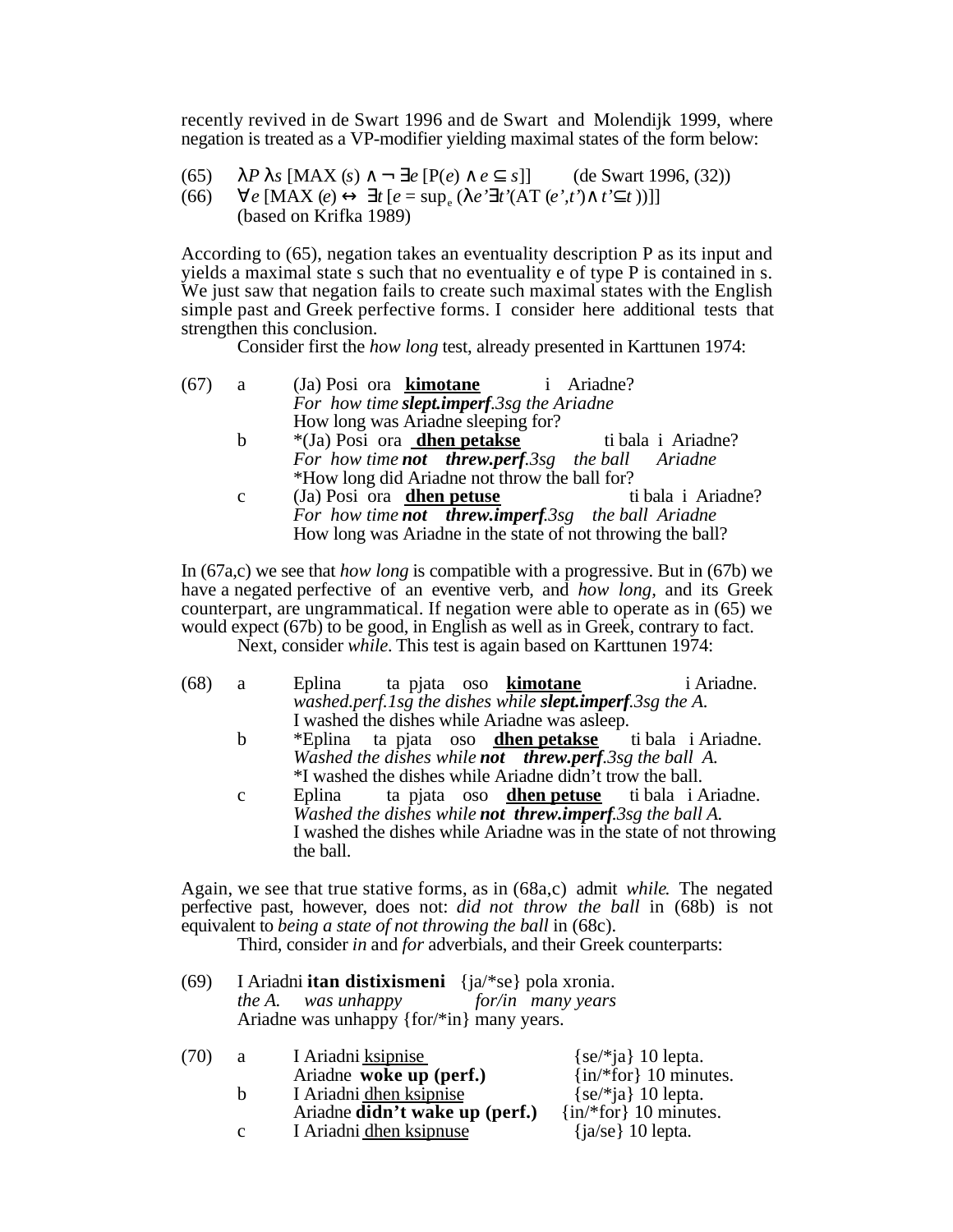### Ariadne **didn't wake up (imperf.)** {in/for} 10 minutes.

Here we see that the negated perfective form remains imcompatible with a *for/ja*adverbial (70b), unlike true statives.

Finally, consider imperatives. Imperatives are known to not be compatible with stative meanings. If negation is a stativizer, then we expect negative perfectives to be bad imperatives. In the paradigm below, however, we see that they are not:

| (71) | a | *Gnorize tin apandisi!         |
|------|---|--------------------------------|
|      |   | * <b>Know</b> the answer!      |
|      | h | Diavase to grama!              |
|      |   | <b>Read(perf.)</b> the letter! |
|      | C | Mi diavasis to grama!          |
|      |   | Don't read(perf.) the letter!  |

The sentences above are not equivalent in terms of stativity. Only (71a) is a true stative and excluded from the imperative. The negative forms are interpreted eventively and are thus fine.

These facts show clearly that the analysis of negation as a stativizer, even in its most recent reincarnation (65), cannot be correct, and must therefore be abandoned (for a similar position see Kamp and Reyle 1993).

## **6.** *Mexri, para monon* **and** *prin* **'before'**

In this final section, I examine a problematic aspect of Karttunen's original account: the alleged equivalence between *until* and *before* under negation. I point out two asymmetries between *dhen {para monon/mexri}* and *dhen prin* 'before' which support the position that there is no equivalence. The discussion will be very brief, given space limitations, but the point should be clear.

The first asymmetry is that with achievements, the *prin-*clause becomes the focus of negation, and does not imply actualization. This reading is NOT equivalent to the NPI *para monon* reading.

(72) I prigipisa dhen eftase **prin apo** ta mesanixta. (Eftase argotera i den eftase kan.)

> 'The princess did not arrive before midnight. (In fact, she arrived (much) later than that. Or she didn't arrive at all.).

(73)  $t$  [**midnight**  $(t)$   $t < n$  ¬  $e$   $t'$  [ $t' < t$  **arrive** (princess, *e,t'*)]]

The *before*-sentence has a purely temporal reading, and the arriving event is just an implicature. Compare this to the *para monon* version (38), where an arriving event is part of the meaning.

Second, the Mittwoch reading is NOT available with *prin* and an imperfective stative. Compare the *mexri* sentence (74) which has the stative meaning in (75) to the *prin* version in (76), which only has a habitual reading:

(74) I prigipisa dhen kimotane **mexri** ta mesanixta. *the princess not slept.imperf.3sg until the midnight* 'The princess was in a state of not-sleeping until midnight.'

(75)  $[[ (7b) ]] = s t t' t''' [- s \text{keep (priness, s)} \text{AT}(s, t'') ' t'' \le n$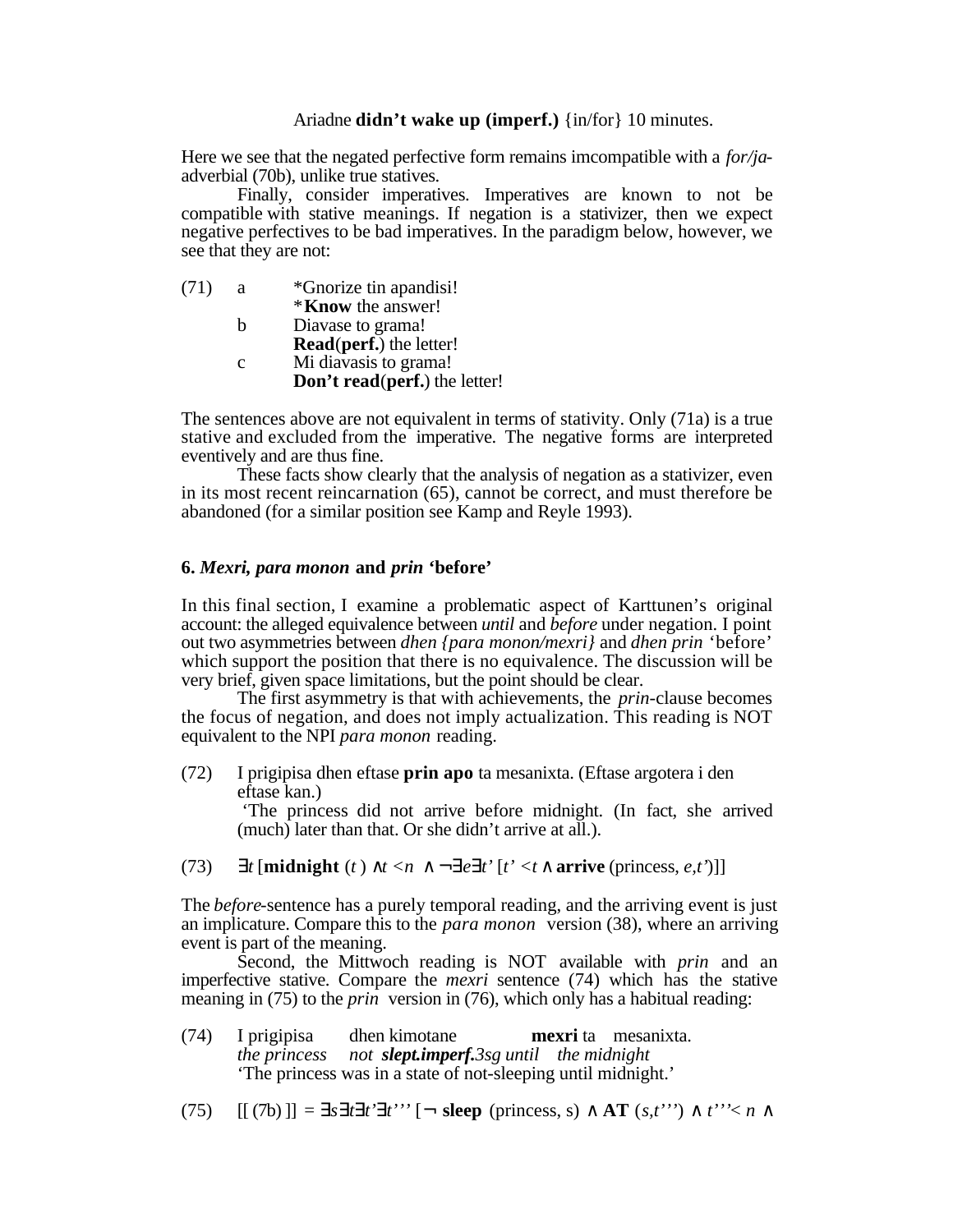**midnight** (*t'*) *t t'''*  $t'$  *t''*  $[t \le t'']$  *s'*[ $s' \subseteq s$  - **sleep** (princess,*s'*) **AT** (*s', t''*)]]] (Mittwoch reading)

(76) I prigipisa dhen kimotane **prin apo** ta mesanixta. *the princess not slept.imperf.3sg before the midnight* NOT: 'The princess was in a state of not-sleeping until midnight.' YES: There was a period during which the princess had the habit of not going to bed before midnight.

The essence is this: there is no event actualization at the BEFORE time, but there is at the UNTIL time. This contrast yields the difference in status between the sentences below:

| (77) a |                                            | I prigipisa dhen pandreftike <b>prin pethani</b> .                                  |  |
|--------|--------------------------------------------|-------------------------------------------------------------------------------------|--|
|        |                                            | The princess did not get married before dhe died.'                                  |  |
| b      | (princess, $e^{\prime}$ , $t^{\prime}$ )]] | t e [die (princess, e,t) $t < n$ – e' t' [t' <t get-married<="" td=""><td></td></t> |  |
| (78) a |                                            | #I prigipisa dhen pandreftike <b>para monon otan pethane</b> .                      |  |

'#The princess did not get married until dhe died.' b  $\# t \ e \ e'$  [die (princess,  $e$ , t)  $t < n$  get-married (princess,  $e',t$   $\rightarrow$   $e''$   $t'$   $[t' < t$  **get-married** (princess,  $e'',t'$ )]]

BEFORE contributes only a temporal scale and no event, but NPI-UNTIL is eventive, as I proposed in (39). The impression of equivalence is due to scalarity which is the common feature in both *prin/before* and *until/para monon*.

## **7. Conclusions**

In this paper I presented a novel argument for Karttunen's ambiguity thesis for *until,* based on the fact that there is crosslinguistic evidence for a lexical distinction between stative UNTIL and NPI-UNTIL. Most importantly, it was shown that the two UNTILs are not truth-conditionally equivalent under negation. Durative UNTIL has a clear stative reading which allows actualization of an event only as an implicature, but NPI-UNTIL is eventive: actualization is an entailment. Unlike positive sentences with *until,* English past sentences with negation, with stative as well as eventive verbs, systematically entail actualization, hence licensing only NPI-*until.* In Greek, stative UNTIL is also allowed with negation, but only with imperfective forms.

The wider implication of this analysis is that the account of negation as an aspectual operator that yields states must be abandoned: unlike verbal aspect, negation does not seem to have any effect on the eventuality type of a verb.

I would like to close with two comments. First, we saw that the difference between English and Greek suggests that the English simple past has a perfective default value. This raises the question of what happens if we have an actual imperfective form, e.g. a progressive:

(79) The princess was not writing a letter until midnight.

Interestingly, this sentence does not have the stative reading expected with durative *until*; it has only a futurate reading equivalent to 'there was a plan for the princess to write a letter, and that plan came into existence only at midnight'. This is the eventive reading, and the event is an implicit planning event. The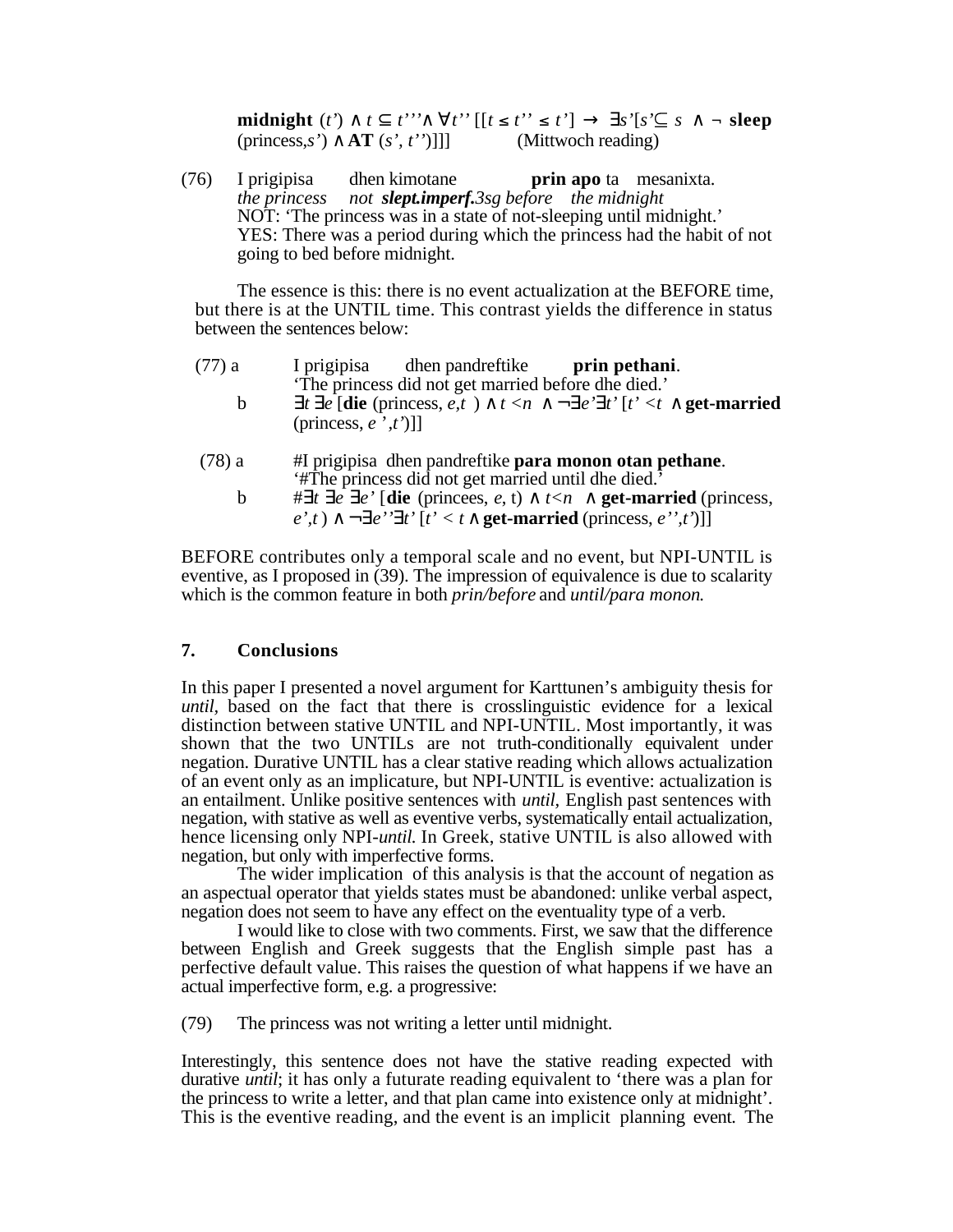futurate reading, then, seems to block stative *until*, and future research is needed to show why this is so—the related question of why it is that the progressive licenses futurate interpretations is certainly also relevant.

Second, it is worth pointing out that accepting the ambiguity thesis is not at all a retreat—as the non-ambiguists put it— because the ambiguity is not accidental. When we consider the larger picture, the meaning of UNTIL crosslinguistically turns out to be a cluster of meanings, including, next to the two identified here, also a purely temporal meaning that appears primarily in future sentences:

(80) a *Tha to telioso afto mexri avrio.* 'I will finish this by (\*until) tomorrow.' b *Ich erledige das bis morgen.* 'I will do this by tomorrow.'

English employs *by* for this reading, but German and Greek employ their stative UNTIL words, *mexri* and *bis*. It is easy to see the similarity between the UNTIL-*by* and stative UNTIL: they both introduce an interval with the UNTIL argument as its right boundary. But unlike stative UNTIL, UNTIl-*by* contributes just that, and it then can be asserted that an event takes place at some subinterval (see Giannakidou 2002 for more). Hence the observed ambiguities all involve a common core: UNTIL contributes an interval upon which eventualities are mapped: states (stative UNTIL), or events (the other two meanings). It is then only expected that languages may use a single expression to indicate two, or possibly even all three of the relevant meanings.

# **Endnotes**

\* For valuable discussion, data, and judgments many thanks to Melody Clark, Marcel den Dikken, Peter Frase, Gunnar Ólafur Hansson, Jack Hoeksema, and Jason Merchant. Earlier versions of some of this material were presented at talks at the Universities of Amsterdam and Chicago, and the Workshop on *Temporal Relations in Discourse*, organized by the European Science Foundation in Lyon, France, February 2000. Many thanks to the audiences of these events for the their feedback, in particular Jan de Jong, Hans Kamp, Alice ter Meulen, Jerry Sadock, Martin Stokhof, and the many French-speaking linguists in Lyon who confirmed that *jusqu'`a* is not so good with negation. Many thanks also to the audience of SALT 12 for their comments, especially Cleo Condoravdi and Hana Filip. This research is supported by the *Royal Dutch Academy of Sciences* (KNAW), whose contribution is hereby gratefully acknowledged.

1. Karttunen argues for a systematic ambiguity of statives, but the inchoative meaning can be seen as a result of modification by perfective aspect, which is indeed an option with statives, as we see below in Greek. What we see overtly in Greek can be argued to happen covertly in English.

2. There is no telicity involved in the Greek perfective forms, unlike e.g. Slavic aspect, as I indicated in Giannakidou 2002. Greek aspect differs from Slavic in another important respect: in Slavic, aspect seems to apply at *Aktionsart* (hence it is more *lexical* in this sense). Greek aspect modifies verb meanings at a higher level. The absence of telicity is related to this fact.

3. The behavior of the PNP is related to the well-known fact (Giorgi and Pianesi 1997) that, even in languages with no obligatory aspect such as English,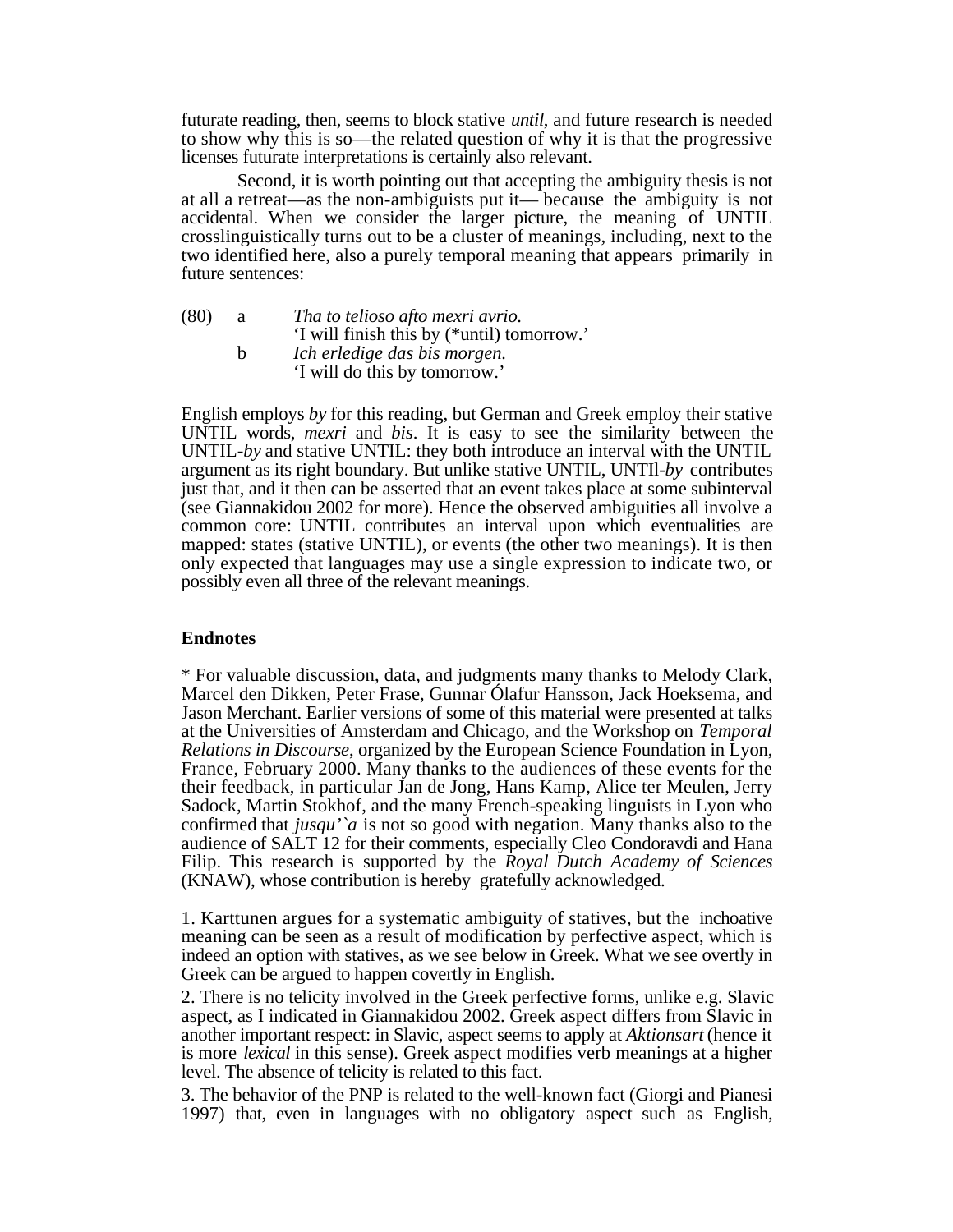eventives do not allow episodic interpretations in the present-- episodic as referring to a single event (Giannakidou 2001), e.g. *Bob kisses Mary.* = Bob has the habit of kissing Mary. NOT: There is an event of Bob kissing Mary. As I said, this is obviously due to the fact that *n* is conceptualized as an interval, and does not allow for a perfective event. If an event is in progress, an imperfective form will be used instead, e.g. a progressive.

4. Hence speaking about *stative*s or *eventives* seems redundant in this context, as V-meanings on their own do not contain states or events. Another way of looking at this is to say that the bare V-meaning is actually a family of meanings, and that each aspect triggers the meaning compatible with it, e.g. perfective aspect will trigger the eventive meaning with statives. The choice between the two ways of formulating seems harmless, at least for the present purposes. For more discussion, see Giannakidou 2002.

5. Consider also the evidence that comes from clefts: negation and UNTIL cannot be separated at surface structure, a restriction typical of PIs:

- (i) a Dhen itan {**para monon/\*mexri}** (s)tis 10 pu efije i Ariadne. It was not until ten o' clock that Ariadne left. \*Itan {**para monon/mexri}**(s)tis 10 pu **dhen efije** i Ariadne. \* It was until ten o' clock that princess didn't leave.
	- b \*It was until 10 o'clock that the princess didn't sleep.

In support of the PI-analysis, an *altavista* search performed by Jack Hoeksema indicated zero occurrences of "It was until  $X$  that".

## **References**

- Bennet, Michael, and Barbara Partee. 1972. *Toward a Logic for Tense and Aspect in English*. IULC , Indiana University.
- Bonomi, Andrea. 1997. The progressive and the structure of events. *Journal of Semantics* 14: 173-205.

Clark, Melody. In preparation. *Aspect and Polarity.* PhD thesis, Univ. of York.

Declerk, R. 1995. The problem of *not…until*. *Linguistics* **33**: 51-98.

- Giannakidou, Anastasia. 1998. *Polarity Sensitivity as (Non)veridical Dependency*. John Benjamins, Amsterdam, Philadelphia.
- Giannakidou, Anastasia. 1999. Affective dependencies. *Linguistics and Philosophy* **22**: 367-421.
- Giannakidou, Anastasia. 2001. The meaning of free choice. *Linguistics and Philosophy* **24**: 659-735.
- Giannakidou, Anastasia. 2002. A puzzle about UNTIL and the present perfect. To appear in Artemis Alexiadou, Monika Rathert, and Arnim von Stechow (eds), *Perfect Explorations*. Mouton, de Gruyter.
- Giannakidou, Anastasia and Frans Zwarts. Temporal, aspectual operators and (non)veridicality. To appear in Alessandra Giorgi, James Higginbotham, and Fabio Pianesi (eds). Oxford UPress.
- Giorgi, Alessandra and Fabio Pianesi. 1997. *Tense and Aspect: from Semantics to Morphosyntax.* Oxford University Press.

Hitzeman, Janet. 1991. Aspect and adverbials. In SALT 1. 107-127.

- Holton, David, Peter Mackridge, and Irene Philippaki-Warburton. 1997. *Greek: A comprehensive grammar of the modern language*. Routledge.
- Horn, L. 1989. *A Natural History of Negation*. University of Chicago Press.
- Kamp, Hans and Uwe Reyle. 1993. *From Discourse to Logic.* Chapter 5: Tense and Aspect, pp. 483-679. Kluwer, Dordrecht.
- Karttunen, Lauri. 1974. Until. Chicago Linguistic Society 10: 283-297.